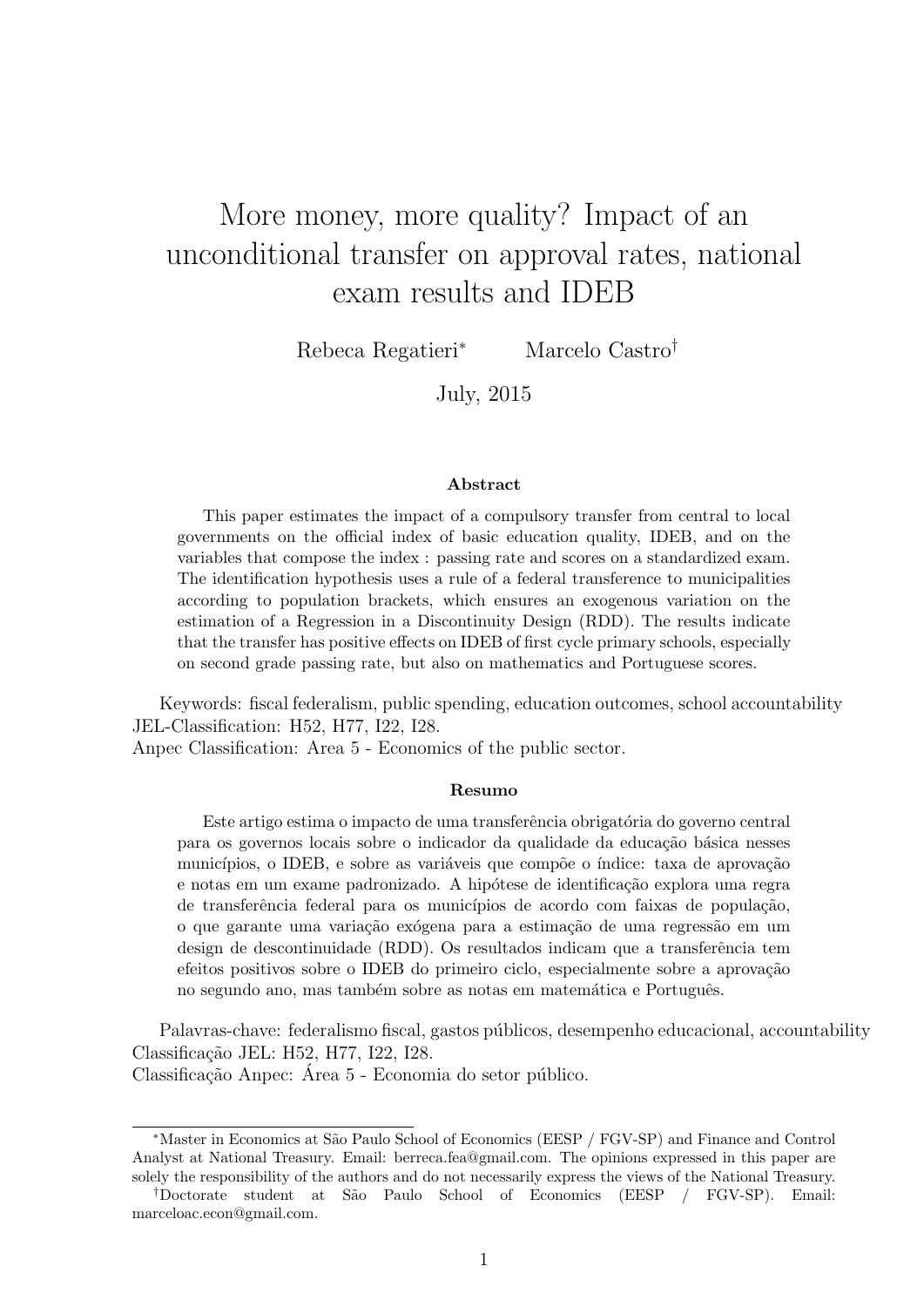### 1 Introduction

In recent years, the debate on the need to increase public spending on education was intensified in Brazil. This defense based the approval of National Education Plan (PNE - PL 8035/10) by National Congress, which states that the spending on education, as a percentage of the GDP, will be at least  $10\%$  in ten years (Law 13005, 2014). There is controversy, however, if the increase on education spending is sufficient to increase its quality. On the other hand, federal government publicly released in 2007 a standard national index for the basic education accountability, IDEB<sup>1</sup>, calculated for all Brazilian elementary schools and also for the municipal public schools jointly. The index is calculated from the passing rate and the scores of students in a national exam, Prova Brasil (Fernandes, 2007).

There is little evidence on significant effects of public spending on IDEB. Menezes-Filho and Amaral (2008), for example, used panel data of Brazilian municipalities to estimate this effect, but the identification hypothesis was not robust to estimate a causal impact. In general, the endogeneity issues hinders the determination of the causal effect. Our paper is the first to examine the effect of public spending on IDEB using a Regression Discontinuity Design - RDD. Our methodology consists in analyzing the effect of a federal transfer to municipalities,  $FPM^2$ , which is done according to certain population brackets and generates exogenous variations on local expenditures near the thresholds. There are several evidences, using RDD method, that FPM impacts on local social spending, especially on education and health (Brollo et al, 2013; Arvate et al, 2013).

FPM is distributed according to a compulsory and unconditional transfer rule, that is, the transfer is done monthly in an automated manner and the transfer is not conditioned to any specific destination. At first, the municipality share on FPM fund depends on factors that can not be influenced by politicians (Finance Ministry, 2012a). This legal distribution rule provides an exogenous variation on certain population groups, allowing the identification of the causal impact of the transfer on education quality in cities near the thresholds. Thus, we use a Regression Discontinuity Design (RDD) to identify the causal effect of the transfer on student outcomes.

Litschig and Morrison (2013) is the most close to us. The authors use the same discontinuity rule to analyze the effects of FPM on education over 1982-1985, when the rule was a bit different from the present. From the 1980 and 1981 census data, plus information on municipal finances, the authors estimate a positive effect on literacy rate and years of schooling due to one thousand reais per capita transferred. The authors argue that more budget expenditures may result on higher quality of education, through increased spending on education, but also by spending on areas such as health, child education and transportation - which may indirectly impact on student cognitive capacity. Healthier children, for example, have better conditions to have a good academic performance. A good public transportation system, on the other hand, can reduce the cost of access to school.

Public basic education in Brazil is funded in different ways. The vast majority of schools of this level are municipal, funded through the budget of the municipalities, either through local taxes, or through transfers from federal entities, such as Fundo de Desenvolvimento da Educação Básica e Valorização do Magistério<sup>3</sup> (FUNDEB) and FPM

 $1$ Índice de Desenvolvimento da Educação Básica, in Portuguese.

<sup>&</sup>lt;sup>2</sup>Fundo de Participação dos Municípios, in Portuguese.

<sup>3</sup>Fund for Basic Education Development and Teaching Enhancement, in Portuguese.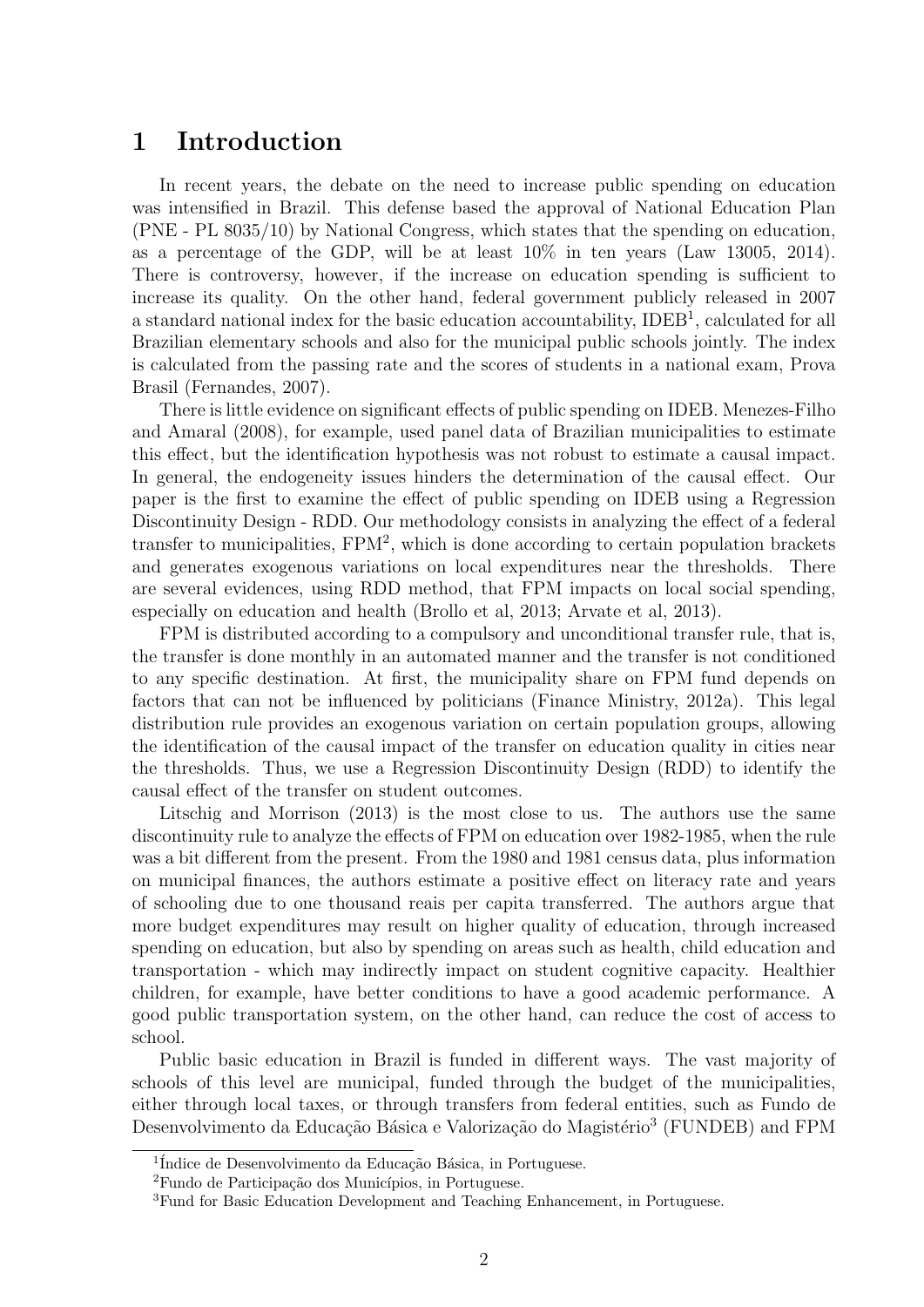(Oliveira and Santana, 2010). In general, public finance literature points to the need for decentralization of education spending because local governments have more condition to assess local population demands. In addition, it is considered that the expenses of different cities among different social areas depend on the preference of each electorate (Tiebout, 1956).

Many empirical studies do not find positive significant effect of per student spending on performance measured by standardized tests (Menezes-Filho and Amaral, 2008; Chaudhary, 2009). However, these results do not show conclusively that per student spending does not affect student achievement. Joint deployment of different policies within an educational sphere may cause adverse impacts. Thus, the simple increase on per student spending does not guarantee better performance because this effect depends on the combination of various inputs and practices adopted (Hanushek, 1989).

In Brazil, most studies coincide with the international literature that highlights the family background as the major determinant of years of schooling and cognitive learning (Barros et al, 2001; Menezes-Filho and Amaral, 2008; Diaz, 2012). Diaz (2012) does not find impacts of municipal education spending on 2005 IDEB (Basic Education Development Index), as Menezes-Filho and Amaral (2008), who also use 2007 and 2009 IDEB. Using a quantile regression, the authors find that cities that benefit from spending increases are those with higher fourth grade scores. Barros et al (2001) shows that family background is correlated with the average schooling in years of study. Furthermore, the author finds evidence of a negative relationship between labor market attraction and years of schooling. The quality of educational services do not seem to explain school attendance. Menezes-Filho and Pazello (2004), in turn, estimate a significant impact of a 90 decade educational transfer on proficiency, and there is indirect evidence that this occurred due to school and teacher improvements.

We describe in the next section the data used in the regressions. We resume in section 3 the theoretical literature on school performance determinants and we suggest a simple model to interpret the estimated effects. Section 4 introduces the strategy to be adopted to identify the causal effect of FPM on IDEB and details the equations to be estimated. Section 5 analyzes the validity of the assumptions necessary for causal identification. In section 6 we analyze in detail the results and in section 7 we make the closing remarks.

## 2 Database

We use information about FPM shares of Brazilian municipalities with up to 30,000 inhabitants in 2005, 2007, 2009 and 2011 available on Finance System of Brazil (FINBRA) - Accounting Data of Municipalities, of National Treasury Secretariat (STN). The municipalities declare independently expenditures on different functions and the amounts of FPM received to a federal bank, while National Treasury Secretariat (STN) compiles such information. We update the values in reais (R\$) to January of 2014 using the official rate of inflation - IPCA<sup>4</sup>, calculated by the federal institute of statistics, IBGE<sup>5</sup>.

Supplementary Law No. 91 of 1997 established a formula applied to the FPM transfers for part of the municipalities, the financial reducer, which was calculated from 2000 to 2007. The FPM is transferred according to municipal population brackets, but municipalities that lost population in the 90s had their transfers unchanged. The reducer gradually

 $\frac{4 \text{Índice Nacional de Preços ao Consumidor Amplo, in Portuguese.}}{4 \text{ } }$ 

<sup>&</sup>lt;sup>5</sup>Instituto Brasileiro de Geografia e Estatística, in Portuguese.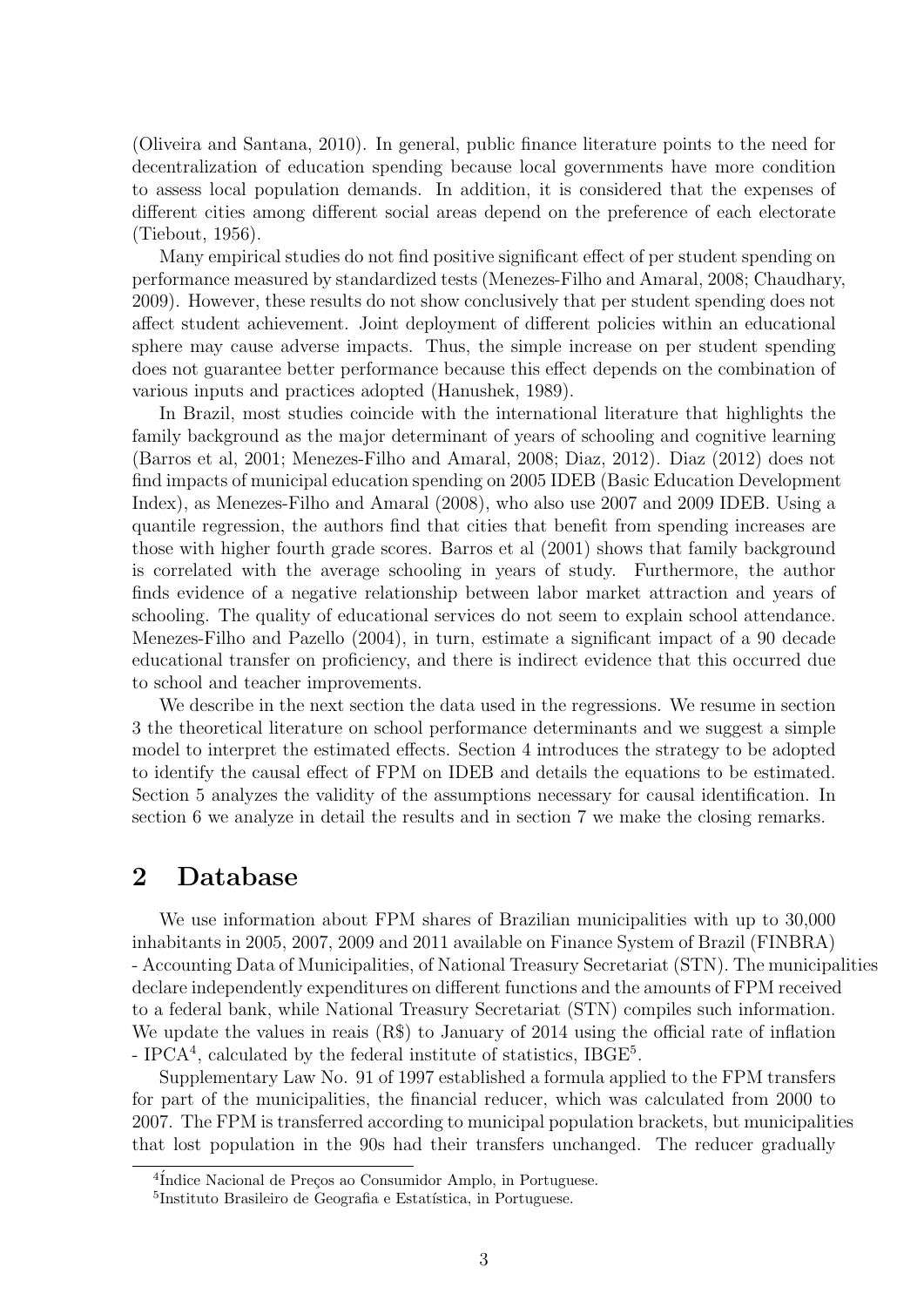adjusted the FPM distributed to those municipalities to the annual population estimated by the IBGE.

We also use the federal government official index for basic education accountability, IDEB, calculated for the municipal elementary schools. The index, released in 2007 by Ministery of Education to assess the quality of brazilian basic schools, is calculated separately for the first cycle, corresponding to the current first grade to the fifth of primary education, and for the second cycle, extending from the sixth grade to the ninth. We also analyze the impact on two variables that compose the index: the passing rate and the average scores on Portuguese and Mathematics in Prova Brasil exam, evaluation created in 1995 under the basic education evaluation system, SAEB<sup>6</sup>. This test is applied every 2 years to all students of the fifth and ninth grades, and follows the Item Response Theory (IRT), making possible to monitor the progress of municipal public schools over the years. The IDEB for each school is calculated by multiplying the performance indicator (indicator constructed from the passing rate) by the average score of the grades evaluated in Prova Brasil<sup>7</sup> . The IDEB was calculated for the years 2005, 2007, 2009 and 2011.

However, there is evidence that this is not a good indicator of the education quality offered by the school, the school-effect, because the index is quite correlated with the socioeconomic characteristics of the students' families (Soares and Alves, 2012, 2013; Portela and Curi, 2012). Thus, its utility as a form of accountability and encourage competition between schools is limited (Alves and Soares, 2013). We must consider that the indicator represents the interaction between various factors that affect learning, such as family background and the characteristics of schools and education management in a city.

### 3 Basic model of learning

The empirical evidences for Brazil point to a great importance of the students' families conditions on IDEB results. On the other hand, there are situations in which schools contribute to student cognitive achievement by providing appropriate conditions and incentives for learning (Soares and Alves, 2013).

Theoretical models in education consider that cognitive learning can be expressed as a function of school characteristics and socioeconomic conditions of students' families (Cunha, Heckman and Schennach, 2010; Carvalho Filho and Litschig, 2013). The distribution of these variables over the schools reveals a synthetic picture of education in a municipality (Epple and Romano, 1998).

We consider a simplified model in which cognitive achievement is a function of schools and students' families background:

$$
IDEB = q(S(s, \frac{G_i}{p_i}, \nu), B(f, \frac{G_{-i}}{p_{-i}}, \eta))
$$

IDEB score of municipal elementary schools is given by q, a function relating the inputs of education to cognitive proficiency in a given municipality.  $S(s, \frac{G_i}{p_i}, \nu)$  determines the impact of public school resources on IDEB. s is a vector of variables that affect the quality of school teaching and can not be influenced by the government, such as the organization

 $6$ Sistema de Avaliação do Ensino Básico, in Portuguese.

<sup>7</sup>More information on the calculation of IDEB can be found in Fernandes (2007).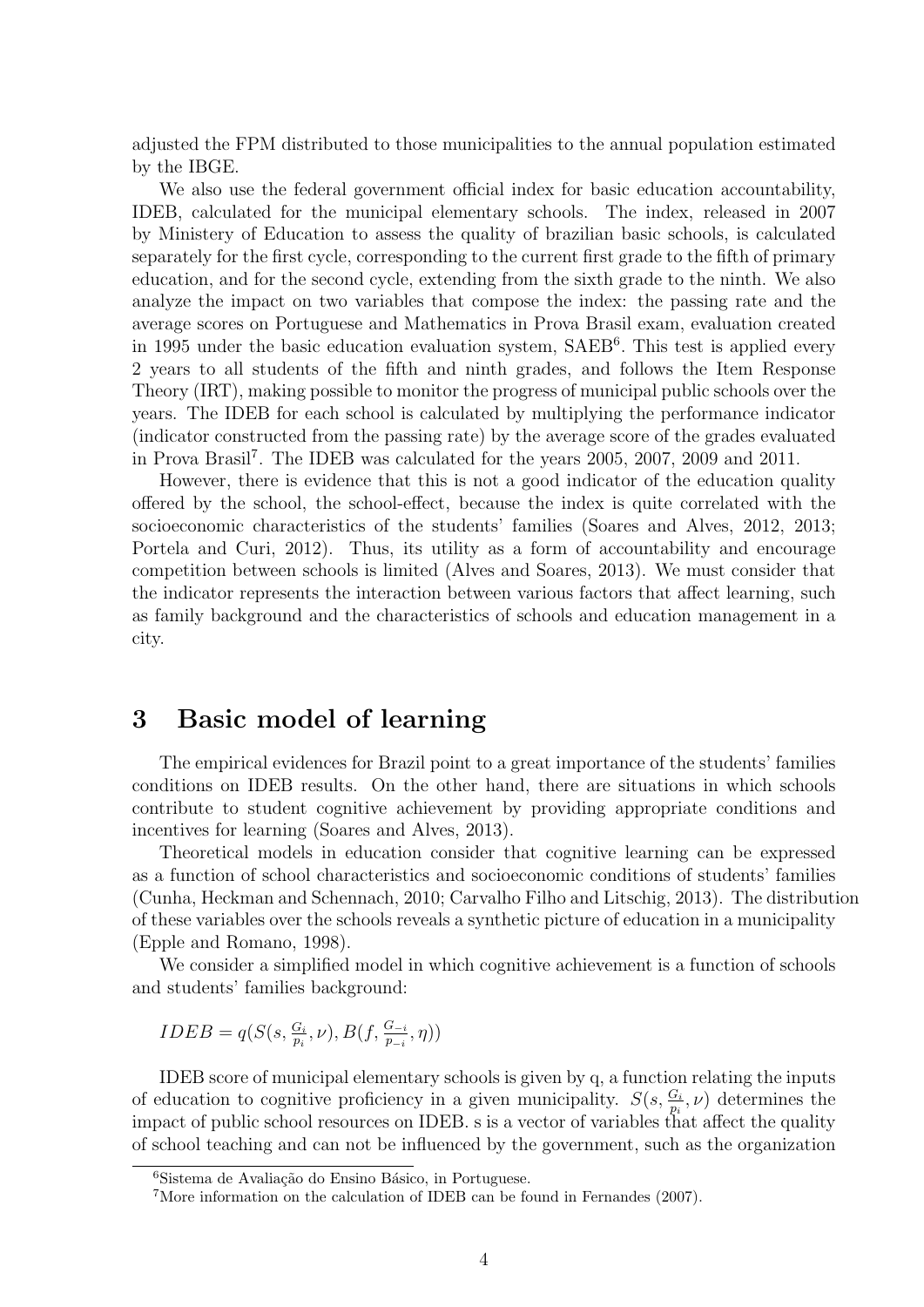of teacher unions and the technology available for teaching.  $p_i$  is the cost of school resources, as teacher wages, and  $G_i$  is the municipal expenditure on education.  $\frac{G_i}{p_i}$  is the supply of educational resources, as school physical infrastructure and qualified teachers.  $\nu$  is a idiosyncratic term of teaching quality offered by the municipality, not correlated with the other variables.

 $B(f, \frac{G-i}{p-i}, \eta)$  is a function relating family characteristics and IDEB. f is a vector that summarizes the city social and economic conditions that are not influenced by the mayors, as macroeconomic conditions of all the country.  $\frac{G-i}{p-i}$  represents all municipal expenditures in real terms not made on education, which can directly influence the families and impact on academic achievement capacity, such as spending on health.  $\eta$  is a idiosyncratic term of local socioeconomic conditions, not correlated with the other variables.

For simplicity, we consider that expenditures are made on education and health. The analyses can be directly extended to more functions. A simplified local budget constraint can be expressed as  $G = \sum G_i = G_i + G_{-i} = I + T$ , where I is the sum of municipal taxes and fees and T is the amount of FPM transferred. We consider a linear specification for the education production function and that q is a identity function:

$$
S(s, G_i, \nu) = \delta_0 + \delta_1 s + \delta_2 \frac{G_i}{p_i} + \nu
$$
  

$$
B(f, G_{-i}, \eta) = \gamma_0 + \gamma_1 f + \gamma_2 \frac{G_{-i}}{p_i} + \eta
$$

 $\delta_2$  and  $\gamma_2$  are indicators of spending efficiency on education and health systems, respectively, in terms of impacts on IDEB. The index of local public education, IDEB, can be expressed as:

$$
IDEB = \delta_0 + \gamma_0 + \delta_1 s + \gamma_1 f + \delta_2 \frac{G_i}{p_i} + \gamma_2 \frac{G_i}{p_i} + \nu + \eta
$$

We consider an exogenous variation on FPM transfer, T, and that spending on function i can be expressed as a function of this transfer:  $G_i = \beta_0 + \beta_i T$ .  $\beta_i$  is correlated with local preferences for goods of function i, which should be a function of  $\delta_2$  in a more general framework. IDEB can be rewritten as:

$$
IDEB = \Theta + \Gamma + \varphi T
$$
  
Where  $\Theta = \delta_0 + \gamma_0 + (\frac{\delta_2}{p_i} + \frac{\gamma_2}{p_{-i}})\beta_0$ ,  $\Gamma = \delta_1 s + \gamma_1 f$  and  $\varphi = \frac{\delta_2 \beta_i}{p_i} + \frac{\gamma_2 \beta_{-i}}{p_{-i}}$ 

We estimate the effect of an exogenous variation of T on IDEB as:

$$
E(IDEB|G = I + T) - E(Q|G = I) = \left(\frac{\delta_2 \beta_i}{p_i} + \frac{\gamma_2 \beta_{-i}}{p_{-i}}\right)T
$$

The impact of FPM on IDEB depends on two channels. The first corresponds to the effects on the quality of teaching. The effect of education spending on school quality is summarized by the parameter  $\delta_2$ , weighted by the cost of goods in education,  $p_i$ , and the additional amount invested in education is givens by  $\beta_i$ T.

On the other hand, additional FPM increases spending on other social areas. The impact of public health provision on student learning capacity is expressed as  $\gamma_2$  and  $\beta_{-i}$ is the electorate preferences for health services. In a more general setting, the parameters of education production function must be non-linearly related, which implies interactions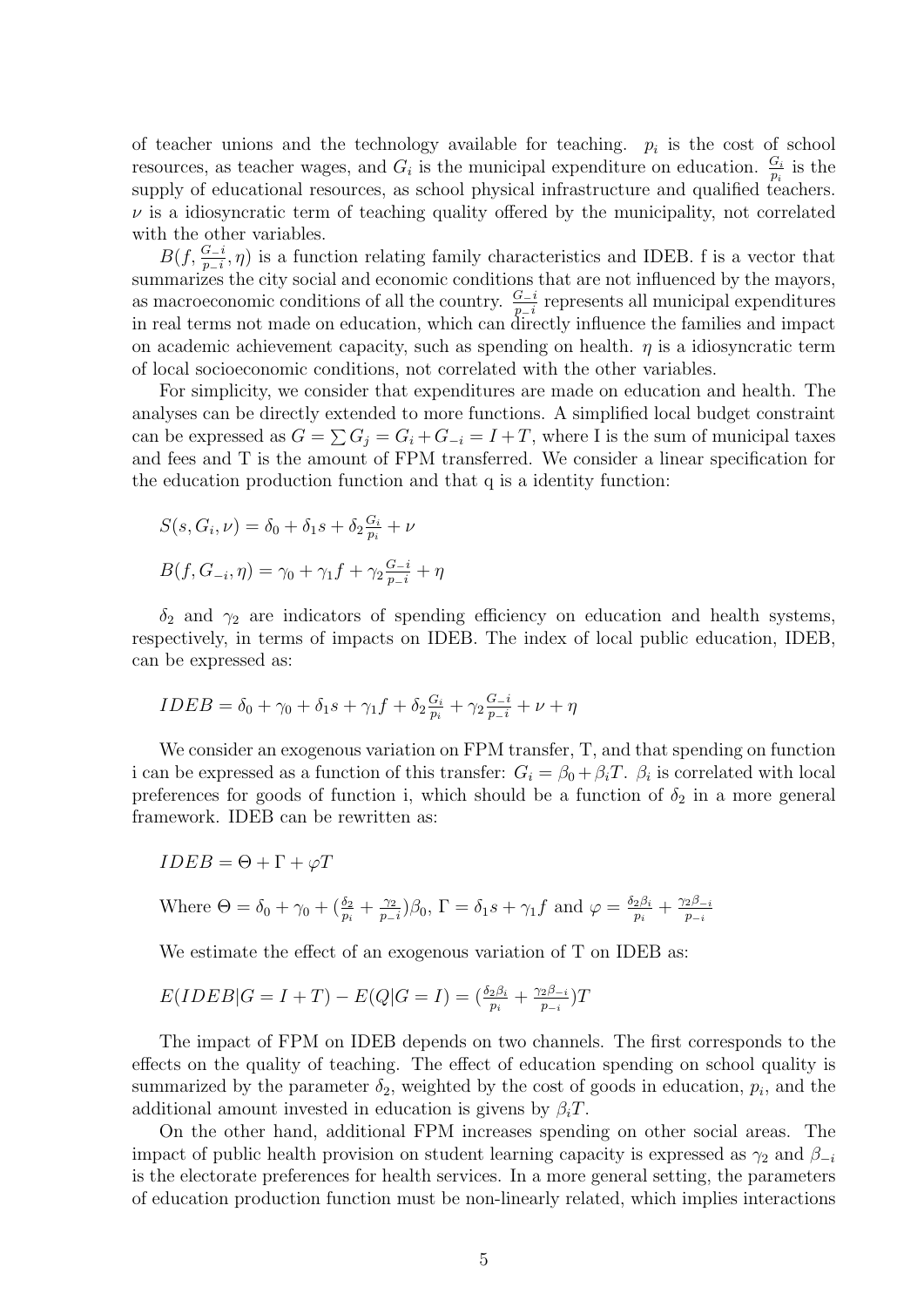between school and family effects, as well as between spending on different functions.

### 4 Econometric Methodology

The methodology used to estimate the causal effect of an involuntary and unconditional transfer, FPM, on local public education, measured by IDEB, uses the legal rule of transference according to population brackets. We argue that this legislation ensures a random variation of FPM near the thresholds, which prevents the pre-selection of municipalities or rule deviations.

There is some evidence of population manipulation (Monasterio, 2013), but this possibility, made legally or not by local politicians or government bureaucrats, is limited and marginal, ensuring the RDD estimation (Lee and Lemieux, 2010). Municipalities can receive more FPM if the population grow enough to change the population brackets stipulated by the law. More than that, the population is estimated based on population growth estimated by IBGE, which depends on the variation between the two previous population counts (IBGE, 2013). So, the ability of actual politicians manipulate population growth is very low and, principally, not complete, which validate the RDD estimations (Lee and Lemieux, 2010). In order to exclude this limited possility of influence, we perform regressions with fixed effects, using a panel of municipalities over the years, to use the continuous variation of population over the years as the forcing variable of FPM variation.

This quasi-natural experiment allows us to asses whether more money available to municipalities in fact causes an improvement on the quality of education. An ordinary regression indicates only correlation between the variables and may hide other variables correlated with the size of population - for example, per capita income or the competition between schools. We consider that these correlations can be approximated by continuous functions in cities with similar populations.

The increase of population to a point above the thresholds provides a significant increase on per capita FPM received by these municipalities. The real effect of FPM per capita on IDEB is equal to the potential IDEB when the city do not have the money plus the IDEB difference relative to when the city receives the transfer. The identification problem is that we do not observe the potential effect of treatment for all municipalities, but only for the treatment group. Thus, we can not guarantee, in a regression with all municipalities, the balancing of potential effects, on average, between the treatment and control groups .

The only factor that determines the change on transfers outlined in this paper is the city population. Whereas transfers follow a continuous distribution conditional on local population, unless exceptionally in the thresholds, the effect can be estimated by a regression of the transfer on IDEB in a vicinity of the thresholds, that are 10,189; 13,585; 16,981 and 23,773 inhabitants. The population rule is not the only variable used for FPM transfer, so the instrument effect is heterogeneous among municipalities - basically, it also depends on the state to which the municipality belongs.

In order to compare the effectiveness of FPM Legislation, we calculate, for each municipality, the amount that should have been transferred following the established rules, the theoretical FPM. This value depends on four variables: the total for the FPM in Brazil; the state coefficient, according to the Court's resolution (TCU) No 242/90; the county coefficient, established by Decree Law No. 1,881 / 1981; the sum of the coefficients of state's municipalities; and the financial reducer which lasted until 2007, determined by Complementary Law No. 91/1997 (Ministry of Finance, 2007). The total for the FPM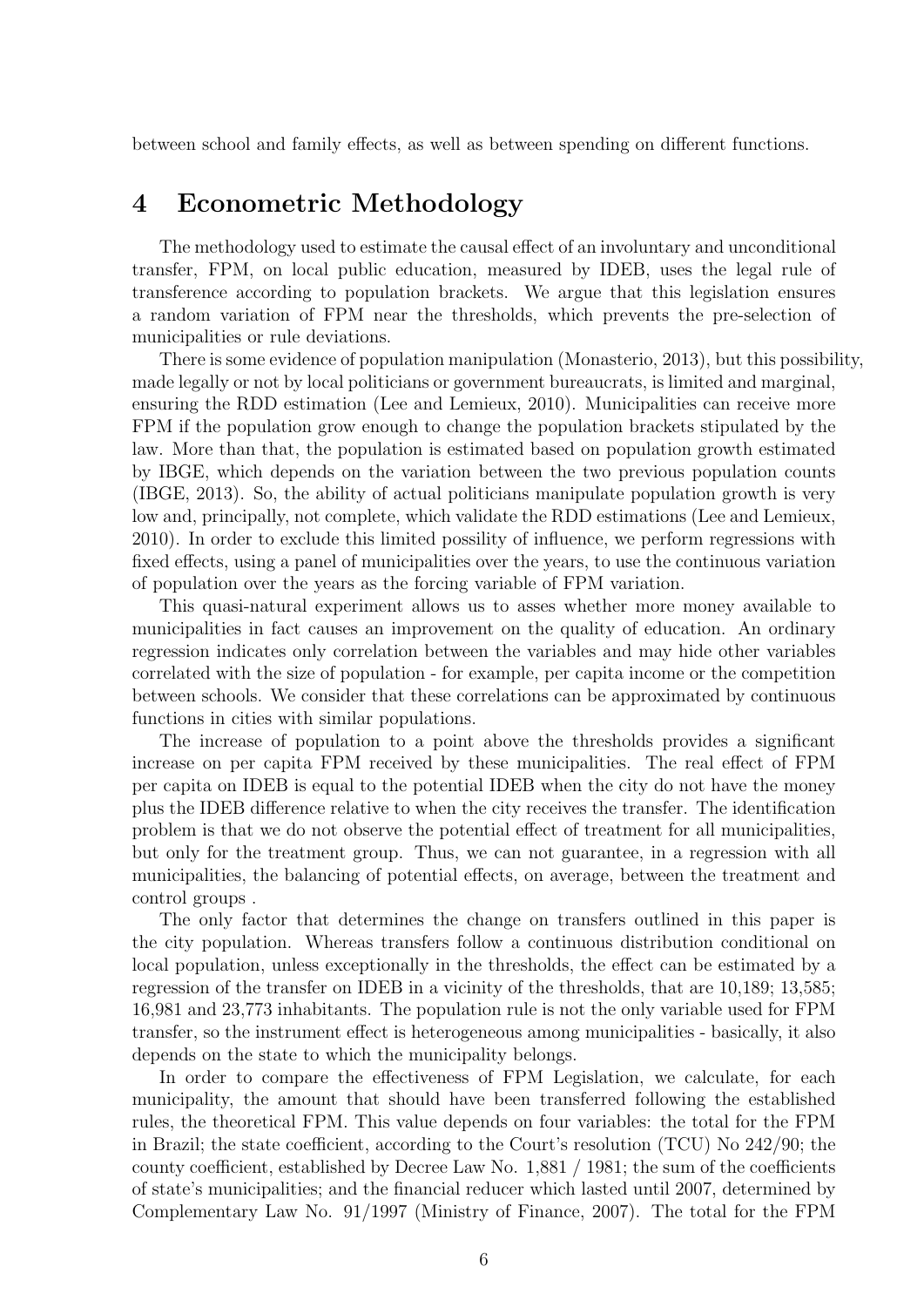corresponds to  $23.5\%$  of Income Tax and Excise Tax<sup>8</sup> collected by the Union.  $86.4\%$  of this total are destined to municipalities of the interior and with population fewer than 142,633 inhabitants, and the remaining amount is distributed between the capitals and cities with more than 142.633 inhabitants (Ministry of Finance, 2012a). The reducer is applied to a portion of the municipalities which were identified as population size lower than had been estimated on 1996 IBGE Population Count (Ministry of Finance, 2012b).

We implement RDD through a 2nd Stage Least Squares Regression (2SLS), wherein the theoretical FPM is used as the instrument in the first stage, as performed in Brollo et al(2013), following the methodology exposed in Angrist and Lavy (1999). Following this approach, we present estimates using Ordinary Least Square (OLS), and also using the panel regressions in Fixed Effects. The estimation of the RDD in a fuzzy design can be consistently estimated using 2SLS (Imbens and Lemieux, 2007; Angrist and Lavy, 1999). The 2SLS regression ensures efficient estimation if some assumptions about the distribution of standard deviations is attended (Wooldrigde, 2002).

In the first stage, we regress the value of FPM per capita declared by the mayors on theoretical FPM per capita, that is, the value that should have been transferred if there were no deviations from the rule. The specification of the first stage can be described as:

$$
FPM = \pi_0 + \pi_1 FPMteorico + \pi_2 g_n (pop) + v
$$

All the variables were taken into logaritmos.  $\pi$ 's are coefficients to be estimated.  $q_n(pop)$  is a polynomial of degree n of the local population and FPM teorico is the FPM calculated to be distributed to the municipality, according to the legal rules. The second stage checks the impact of FPM per capita estimated on the first stage, FPM  $^*$ , on school performance measured by IDEB:

$$
IDEB = \alpha_0 + \alpha_1 g_n (pop) + \alpha_2 FPM^* + u
$$

where the dependent variable is IDEB or one of its components: passing rates and scores in Portuguese and mathematics in a national exam.  $(FPM)^*$  is the per capita amount provided by the first stage and  $\alpha_2$  is the estimated coefficient of interest. All variables were log-transformed, with the exception of theoretical FPM and the population polynomial. Estimator variances are clustered by municipality and corrected to the generated estimator.

We use a 2SLS specification with Fixed Effects as a robustness test, to explore the variation of treatment status over the years, as local politicians can not completely control population growth, validating RDD estimations (Lee and Lemieux, 2010). We estimate regressions using a 500 inhabitants windows around the thresholds and a 2 degree population polynomial. We performed additional specifications where we consider variations on the estimation windows and on the population polynomial degree, but the results overall were very similar and were omitted.

<sup>8</sup> Imposto de Renda (IR) and Imposto sobre Produtos Industrializados (IPI), in Portuguese.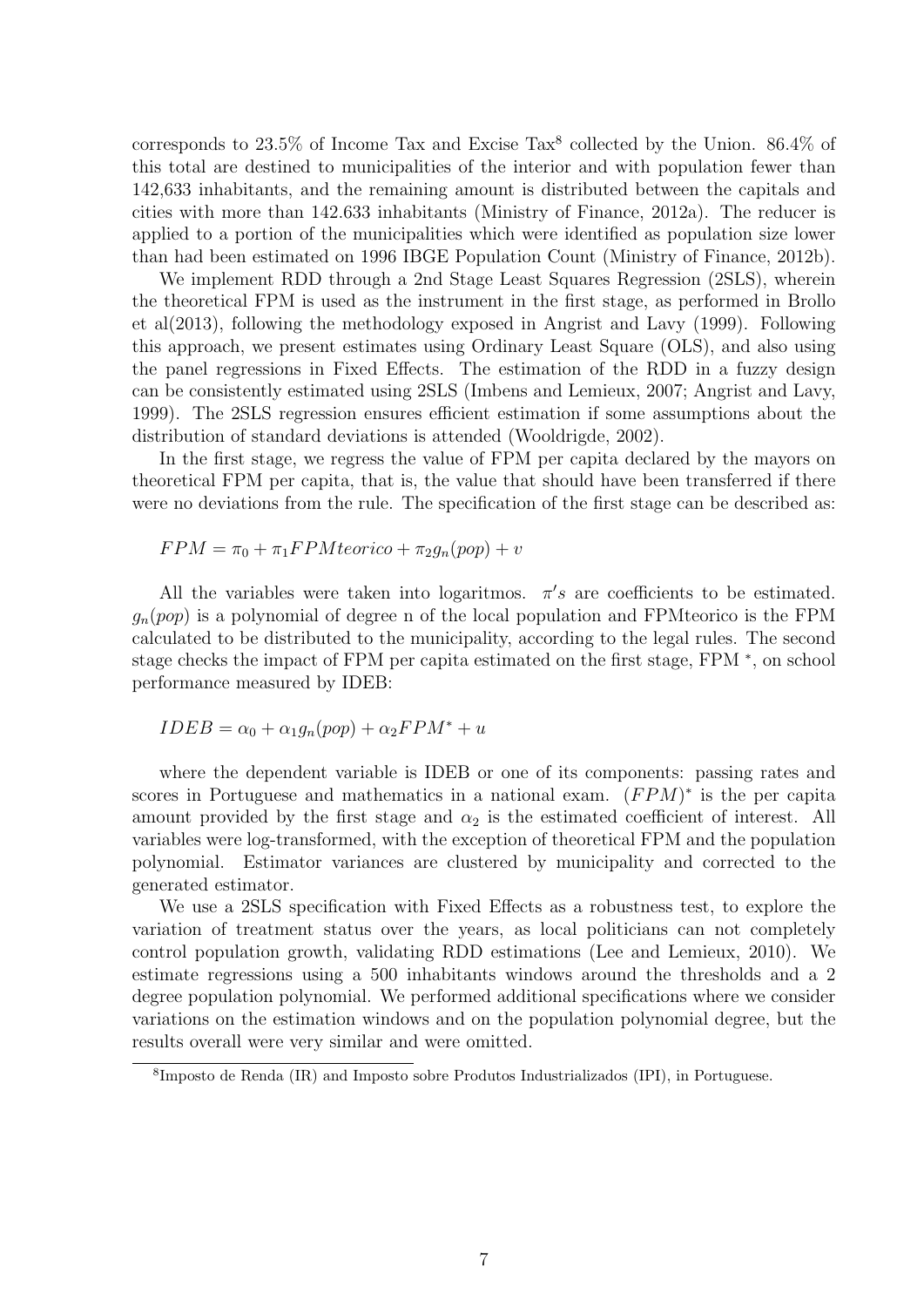# 5 Testing the identification hypothesis

### 5.1 FPM transfer rule

The main hypothesis of identification is that FPM transferred to Brazilian cities may be considered exogenous in certain ranges aroun the population thresholds. Assuming that the variables correlated with the FPM and the quality of education follow continuous distributions over the thresholds, and so are balanced compared to the instrument change, the local impact of FPM can be estimated using the IDEB variation in these regions (Imbens and Lemieux, 2007).

Figure 1 shows the FPM per capita discontinuities on population thresholds. Smaller cities are most dependent on FPM because the larger cities have a higher potential of own revenue, through municipal taxes. In addition, as the population coefficients are constants within each band, cities with smaller population within each group receive more per capita FPM.



Figure 1: Per capita FPM received according to local population

Note: FINBRA, 2005, 2007, 2009, 2011 - National Treasury.

Figure 2 shows the effect of population coefficient variation on FPM per capita received by brazilian municipalities with up to 30,000 inhabitants, estimated by local linear regressions on the left and on the right of the thresholds and using a 500 inhabitants window. The increase in FPM per capita is strong, especially on first and second thresholds, and statistically significant at 95 % confidence.

### 5.2 Pre-treatment covariates balancing

We use as covariates, to verify the balancing of treatment and control groups, educational information from the regions of the current municipalities in 1970, when the population thresholds for FPM transfers were different. We test if the educational conditions between actual treatment and control municipalities previously diverged. A similar strategy was used by Litschig and Morrison (2013), whom don't find differences due to the population brackets on literacy rate in 1980, but the authors used only the cities which frontiers were unchanged during the period. As many cities has been created in Hrazil during the 90 decade, we prefer to compare actual municipalities by the geographic area they belonged in 1970 and still belong now, the 1970 Minimum Comparable Areas (AMCs), because many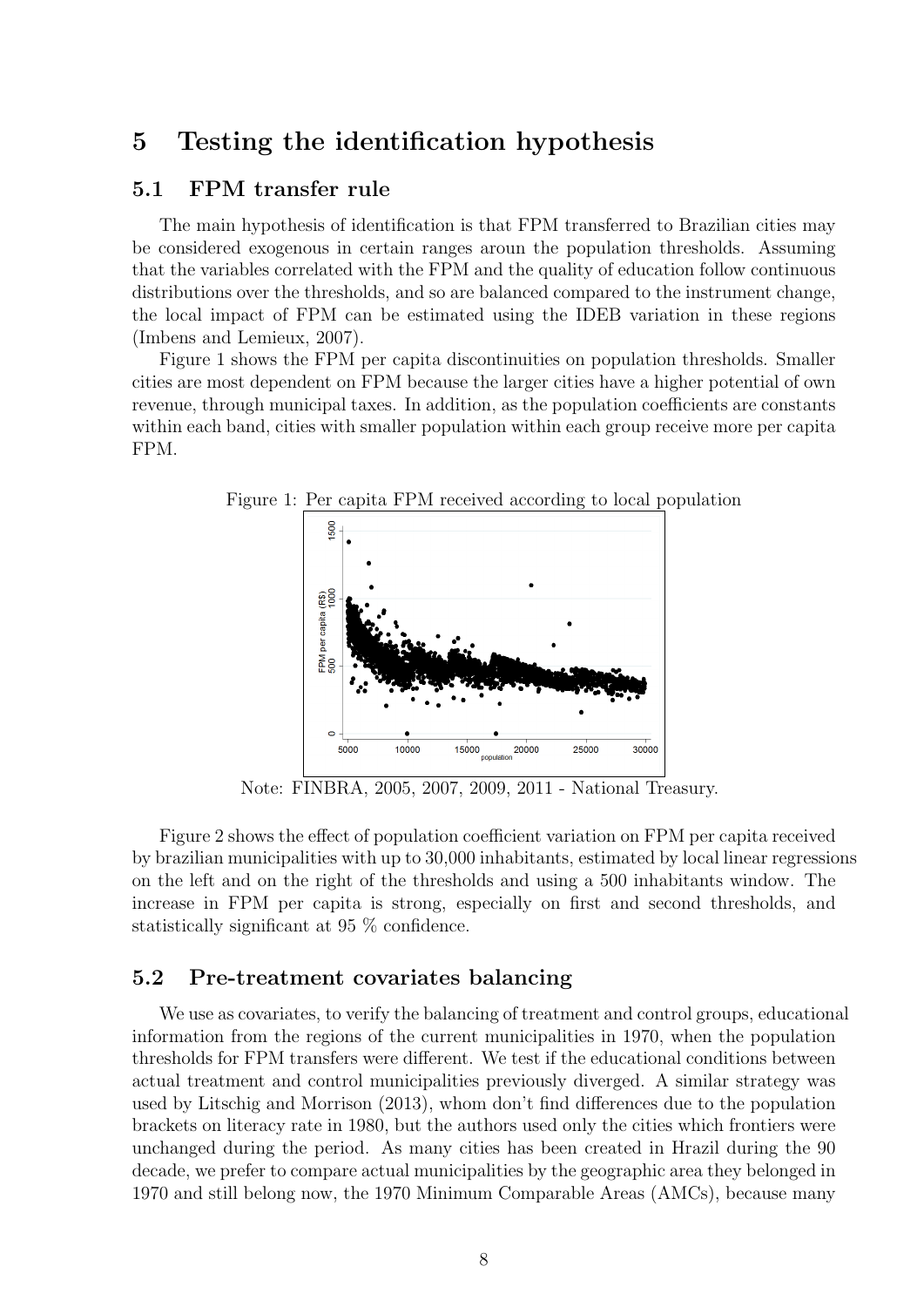

Figure 2: FPM per capita estimates, by population brackets, in municipalities with up to 30,000 inhabitants

Note: Municipalities in which municipal IDEB was calculated. Observations for the years 2005, 2007, 2009, 2011. 95% confidence interval.

of them have emancipated or had their frontiers modified during the last decades<sup>9</sup>. We analyze the educational conditions of AMCs in the 70's through the variables illiteracy rate, evasion rate, and average years of schooling and of age/grade lagging. Thus, we test if the municipalities of treatment and control groups in 2005 were in AMCs that were significantly different in terms of educational outcomes in 1970, before the actual thresholds have been established.

Table 1 shows the results for the municipalities in 2005 that were in the population windows considered on the regressions. We consider windows of 500 inhabitants around the actual thresholds, and compare the pairs of values - the first with the second, the third with the fourth through the eight windows. The 70's AMCs of treatment and control cities did not diverged previously on any educational factors analyzed by considering the four pairs of population windows.

We performed bilateral t-Student tests, which do not reject, by  $10\%$  of significance, the null hypothesis that the means of adjacent windows are equal for all variable. We cannot reject the null hypothesis at 5 % for any specification using unilateral tests. The number of municipalities in 2005 who were in treatment and control groups for each of the 4 considered groups, also were not substantially different. These results are evidence that the cities were previously balanced in terms of education's characteristic between treatment and control before the thresholds have been defined.

 $9$ The number of municipalities increased from 3.951 in 1970 to 5.507 em 2000. To more informations about the construction of AMC's, see Reis et al, 2007.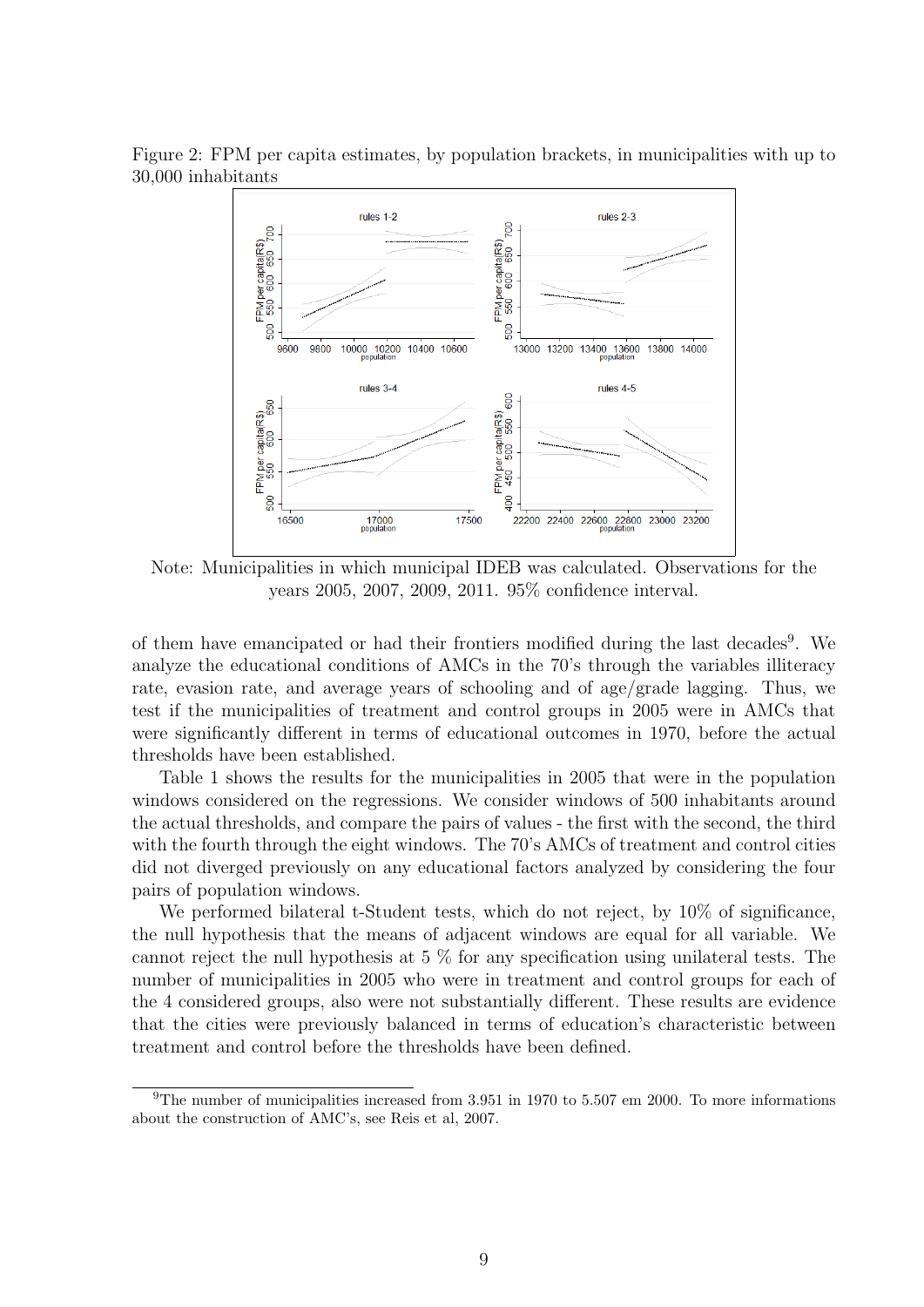|                 | illiteracy<br>$(\%)$ | evasion<br>$(\%)$ | lag<br>(years) | schooling<br>(years) | Table 1. Education covariates balance before the demnition of the timesholds<br>illiteracy<br>$(\%)$ | evasion<br>$(\%)$ | lag<br>(years) | schooling<br>(years) |
|-----------------|----------------------|-------------------|----------------|----------------------|------------------------------------------------------------------------------------------------------|-------------------|----------------|----------------------|
| threshold 1     |                      |                   |                |                      |                                                                                                      |                   |                |                      |
| 9,689-10,188    |                      |                   |                |                      | 10,189-10689                                                                                         |                   |                |                      |
| mean            | 29.76                | 28.03             | 2.24           | 0.81                 | 35.63                                                                                                | 30.87             | 2.6            | 0.99                 |
| sd              | 25.66                | 24.71             | 1.78           | 0.81                 | 24.65                                                                                                | 21.52             | 1.59           | 0.79                 |
| observations    | 87                   | 87                | 87             | 87                   | 81                                                                                                   | 81                | 81             | 81                   |
| threshold 2     |                      |                   |                |                      |                                                                                                      |                   |                |                      |
| 13,084-13,584   |                      |                   |                |                      | 13,585-14085                                                                                         |                   |                |                      |
| mean            | 40.5                 | 39.03             | 2.96           | 1.04                 | 33.38                                                                                                | 32.02             | 2.54           | 0.93                 |
| sd              | 26.2                 | 25.47             | 1.56           | 0.92                 | 23.25                                                                                                | 23.87             | 1.61           | 0.85                 |
| observations    | 63                   | 63                | 63             | 63                   | 67                                                                                                   | 67                | 67             | 67                   |
| threshold 3     |                      |                   |                |                      |                                                                                                      |                   |                |                      |
| 16,481-16,980   |                      |                   |                |                      | 16,981-17481                                                                                         |                   |                |                      |
| mean            | 39.95                | 36.72             | 2.76           | 0.89                 | 36.21                                                                                                | 34.19             | 2.6            | 0.8                  |
| sd              | 26.04                | 25.46             | 1.66           | 0.76                 | 27.84                                                                                                | 27.84             | 1.78           | 0.78                 |
| observations    | 43                   | 43                | 43             | 43                   | 60                                                                                                   | 60                | 60             | 60                   |
| threshold 4     |                      |                   |                |                      |                                                                                                      |                   |                |                      |
| 23, 273-23, 772 |                      |                   |                |                      | 23,773-24273                                                                                         |                   |                |                      |
| mean            | 34.92                | 33.86             | 2.66           | 1.34                 | 40.64                                                                                                | 37.68             | 3.07           | 1.41                 |
| sd              | 23.19                | 23.38             | 1.41           | 0.94                 | 22.23                                                                                                | 22.86             | 1.21           | 0.98                 |
| observations    | 26                   | 26                | 26             | 26                   | 28                                                                                                   | 28                | 28             | $28\,$               |

Table 1: Education covariates balance before the definition of the thresholds

### 6 Results

### 6.1 FPM effect on IDEB using municipalities with less than 30,000 inhabitants

Table 2 presents the results of OLS (OLS), Fixed Effects (FE) and Least Squares 2 Stages (2SLS) regressions using all municipalities with less than 30,000 inhabitants. The variable of interest is the effect of FPM per capita on IDEB calculated for the first and second cycle of municipal elementary school, but we also use the passing rate in each grade and the standardized average score on Portuguese and Mathematics in Prova Brasil as dependents variables. This exam is applied on last grades of first and second cycles, namely the fifth and ninth year.

The results show a strong impact of FPM on passing rates. For the first cycle, the greatest impact occurs in the second grade, where 1% increase in FPM per capita increases by about 13% the probability of passing the grade, when we consider the OLS and 2SLS regressions. When we consider the results by Fixed Effect, this impact increases to 19%. Fixed effects method eliminates omitted variables that are constant over time that may bias the result (Wooldrigde, 2002), so in this case its estimating the impact of population coefficient changing during the period. The impact on the average passing rate in the first cycle ranges from 8.44% in OLS model to 14.45% in Fixed Effects model. The impact on scores, even though significant at 1%, is considerably smaller than the impact on passing rates. Again, the greatest effects on first cycle scores occur using Fixed Effects regressions: about 0.18% on math note, 0.13 % on Portuguese, 0.24% on the average grade of the subjects and 0.43% on the aggregate index IDEB.

The impacts estimated for the second cycle are still significant, but the absolute values are small. The effect on passing rates varies from 2.63% to 3.33% using OLS regressions,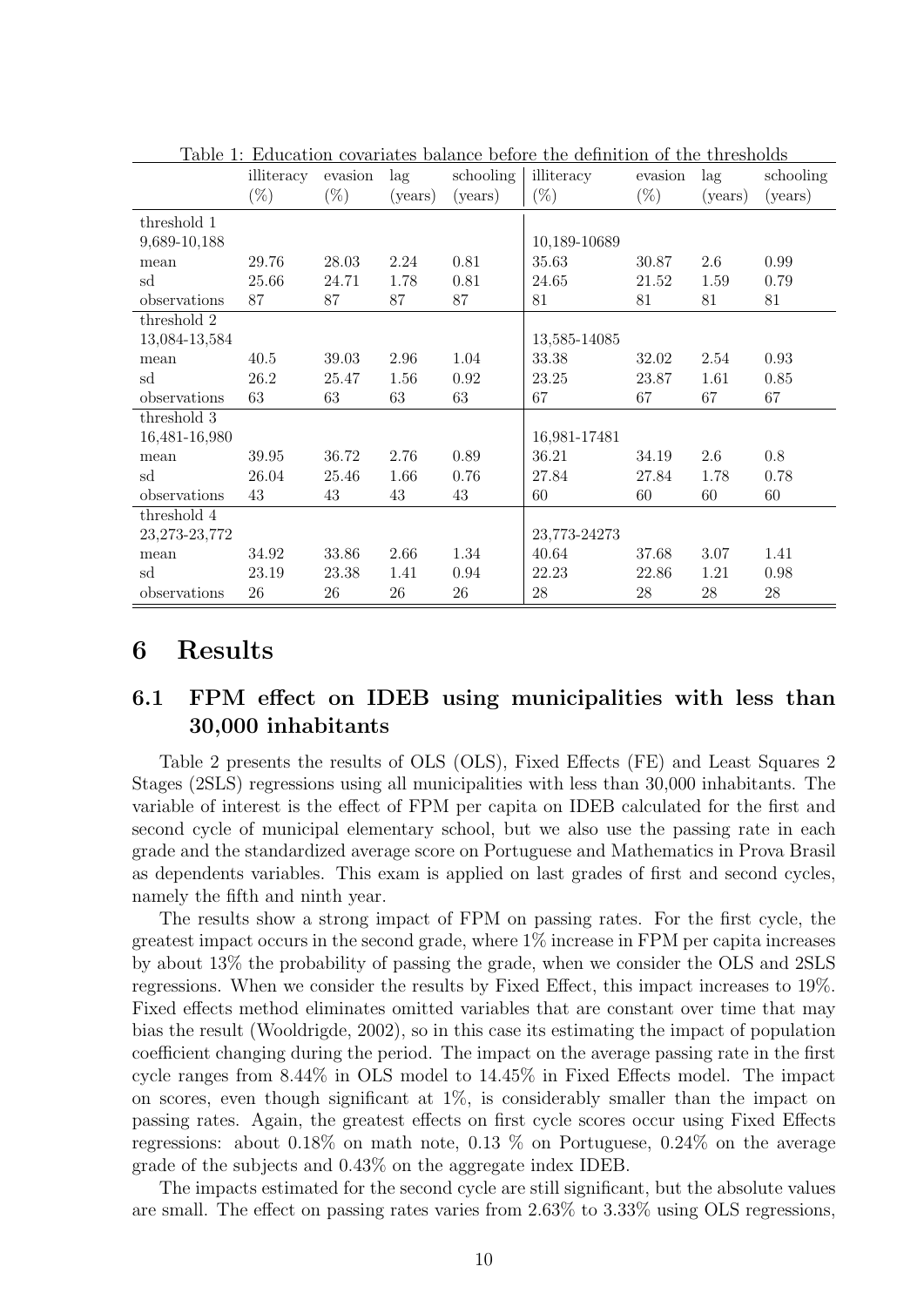which occurs in the third grade of the cycle. Using Fixed Effect regressions, the values range from 5.4% in the fourth grade to 8.4% in the first. 2SLS estimates, in which we use the theoretical FPM as an instrument for the declared FPM, have intermediate values between OLS and Fixed Effect, but also indicate a positive effect on first grade passing rate of 7.23%. The average impact in the second cycle passing rate as a whole is 8.16% in the more robust specification (FE), 5.81% in IV estimations and just 3.05% with OLS estimations.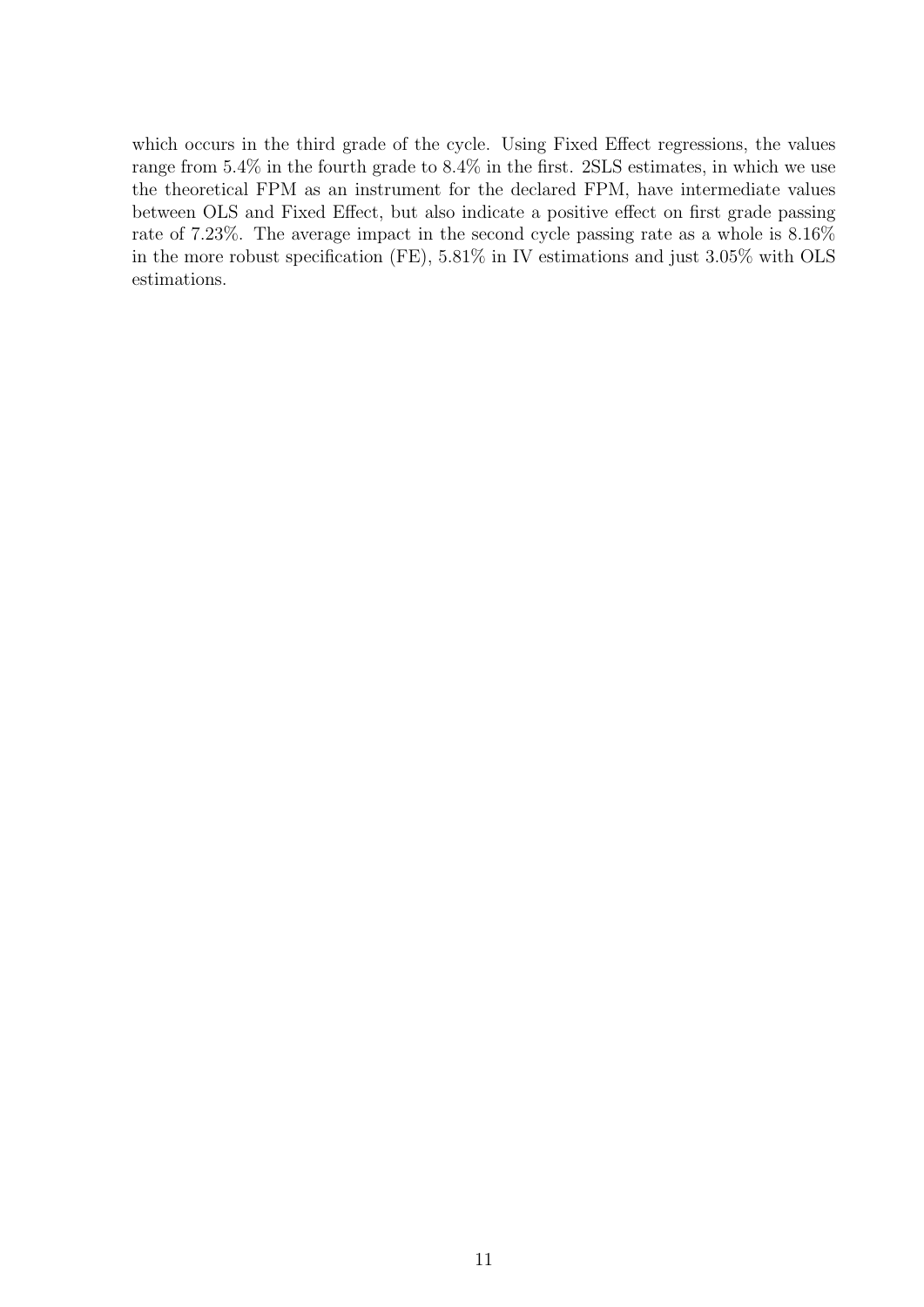|                 | pass rate |            |            |           |           |            | scores    |            |           |             |
|-----------------|-----------|------------|------------|-----------|-----------|------------|-----------|------------|-----------|-------------|
| $\frac{\%}{\%}$ | grade 1   | grade 2    | grade 3    | grade 4   | grade 5   | cycle      | math      | Portuguese | mean      | <b>IDEB</b> |
| First cycle     |           |            |            |           |           |            |           |            |           |             |
| <b>OLS</b>      |           |            |            |           |           |            |           |            |           |             |
| <b>FPM</b>      | $3.11***$ | $13.16***$ | $6.52***$  | $5.96***$ | $4.72***$ | $8.44***$  | $0.12***$ | $0.09***$  | $0.15***$ | $0.25***$   |
|                 | (0.311)   | (0.425)    | (0.331)    | (0.324)   | (0.296)   | (0.298)    | (0.004)   | (0.004)    | (0.005)   | (0.008)     |
| $R^2$           | 0.02      | 0.07       | 0.06       | 0.04      | 0.04      | 0.08       | 0.08      | 0.05       | 0.07      | 0.09        |
| observations    | 11076     | 14841      | 14869      | 14836     | 14905     | 14925      | 14711     | 14711      | 14709     | 14709       |
| FE              |           |            |            |           |           |            |           |            |           |             |
| <b>FPM</b>      | $4.47***$ | $19.54***$ | $11.33***$ | $9.86***$ | $8.59***$ | $14.45***$ | $0.18***$ | $0.13***$  | $0.24***$ | $0.43***$   |
|                 | (0.320)   | (0.406)    | (0.307)    | (0.286)   | (0.271)   | (0.256)    | (0.004)   | (0.003)    | (0.004)   | (0.006)     |
| observations    | 11076     | 14841      | 14869      | 14836     | 14905     | 14925      | 14711     | 14711      | 14709     | 14709       |
| 2SLS            |           |            |            |           |           |            |           |            |           |             |
| <b>FPM</b>      | $3.49***$ | $13.66***$ | $7.93***$  | $7.69***$ | $5.67***$ | 8.99***    | $0.14***$ | $0.11***$  | $0.18***$ | $0.29***$   |
|                 | (0.471)   | (0.685)    | (0.534)    | (0.523)   | (0.476)   | (0.479)    | (0.006)   | (0.006)    | (0.008)   | (0.012)     |
| observations    | 11076     | 14841      | 14869      | 14836     | 14905     | 14925      | 14711     | 14711      | 14709     | 14709       |
|                 |           |            |            |           |           |            |           |            |           |             |
| Second cycle    |           |            |            |           |           |            |           |            |           |             |
| <b>OLS</b>      |           |            |            |           |           |            |           |            |           |             |
| <b>FPM</b>      | $2.63***$ | $2.65***$  | $3.33***$  | $2.74***$ |           | $3.05***$  | $0.03***$ | $0.05***$  | $0.07***$ | $0.11***$   |
|                 | (0.599)   | (0.497)    | (0.441)    | (0.408)   |           | (0.458)    | (0.004)   | (0.003)    | (0.006)   | (0.010)     |
| $R^2$           | $\Omega$  | 0.01       | 0.02       | 0.02      |           | 0.01       | 0.02      | 0.03       | 0.03      | 0.02        |
| observations    | 8509      | 8544       | 8543       | 8538      |           | 8562       | 8104      | 8104       | 8104      | 8104        |
| FE              |           |            |            |           |           |            |           |            |           |             |
| <b>FPM</b>      | $8.42***$ | $6.63***$  | $6.58***$  | $5.42***$ |           | $8.16***$  | $0.04***$ | $0.09***$  | $0.12***$ | $0.22***$   |
|                 | (0.494)   | (0.457)    | (0.433)    | (0.405)   |           | (0.376)    | (0.003)   | (0.003)    | (0.004)   | (0.008)     |
| observations    | 8509      | 8544       | 8543       | 8538      |           | 8562       | 8104      | 8104       | 8104      | 8104        |
| 2SLS            |           |            |            |           |           |            |           |            |           |             |
| <b>FPM</b>      | $7.23***$ | $4.86***$  | $4.51***$  | $3.79***$ |           | $5.81***$  | $0.08***$ | $0.09***$  | $0.14***$ | $0.21***$   |
|                 | (1.012)   | (0.836)    | (0.740)    | (0.687)   |           | (0.770)    | (0.006)   | (0.006)    | (0.010)   | (0.017)     |
| observations    | 8509      | 8544       | 8543       | 8538      |           | 8562       | 8104      | 8104       | 8104      | 8104        |

Table 2: FPM impacts on IDEB in cities up to 30,000 inhabitants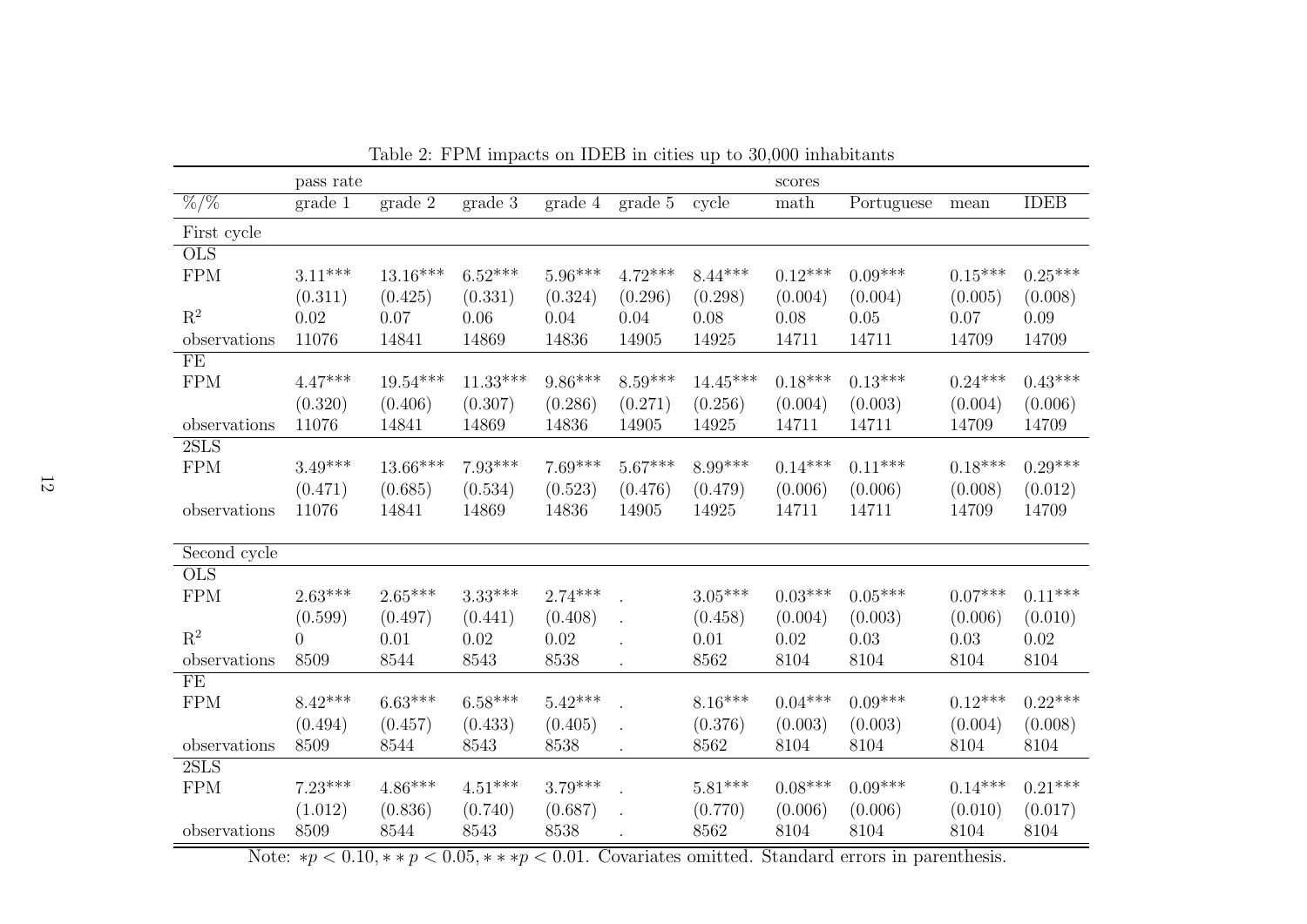The effect on second cycle scores are very small numerically, but significant with  $1\%$ of significance. OLS regressions indicate an effect of 0.03% on math, 0.05% on Portuguese and 0.07% on the mean score. Fixed Effects estimates are 0.04% on Portuguese, 0.09% on mathematics and 0.12% on the mean score, which are lower than those found in 2SLS estimations: 0.08% , 0.09% and 0.14% on Portuguese, mathematics and mean score, respectively. The effect on IDEB index using OLS regressions is only 0.11%, while using 2SLS regression method is 0.21% and 0.22% with Fixed Effects model.

#### 6.2 FPM impacts on IDEB using a discontinuity design

Table 3 shows the effect of FPM per capita on IDEB of first and second primary school cycle and on its components, estimated by 2SLS regressions in which we explore the discontinuity due to FPM rule. The instrument considered is the theoretical FPM per capita, and the regressions are made in a window of 500 inhabitants around the thresholds.

The results indicate a significant effect of FPM on all components of the index in the first cycle, especially in the groups of cities with population around 13,585 and 16,981 inhabitants. Column 1 shows positive effects of a 1% increase of FPM per capita on first grade cycle passing rate, specially in cities with about 23,773 and 13,584 inhabitants, about 16.71% and 7.68% respectively, but there is also a significant impact with 10% of significance in the first threshold, 5.64%.

The impacts on passing rates of the first cycle follow the pattern observed with all data and are concentrated in the second grade. The estimated effects, significant at  $1\%$ , shown in column 2 are 22.83%, 26.11%, 34.88%, 28.44% to the threshold 1 to 4, respectively, which indicate a strong numerical effect on first cycle passing rates, even in this robust specification. The impacts on the third, fourth and fifth grades are concentrated in intermediate-size cities, especially in the fourth grade, whose passing rate increases 17.94% in cities with about 16,981 inhabitants.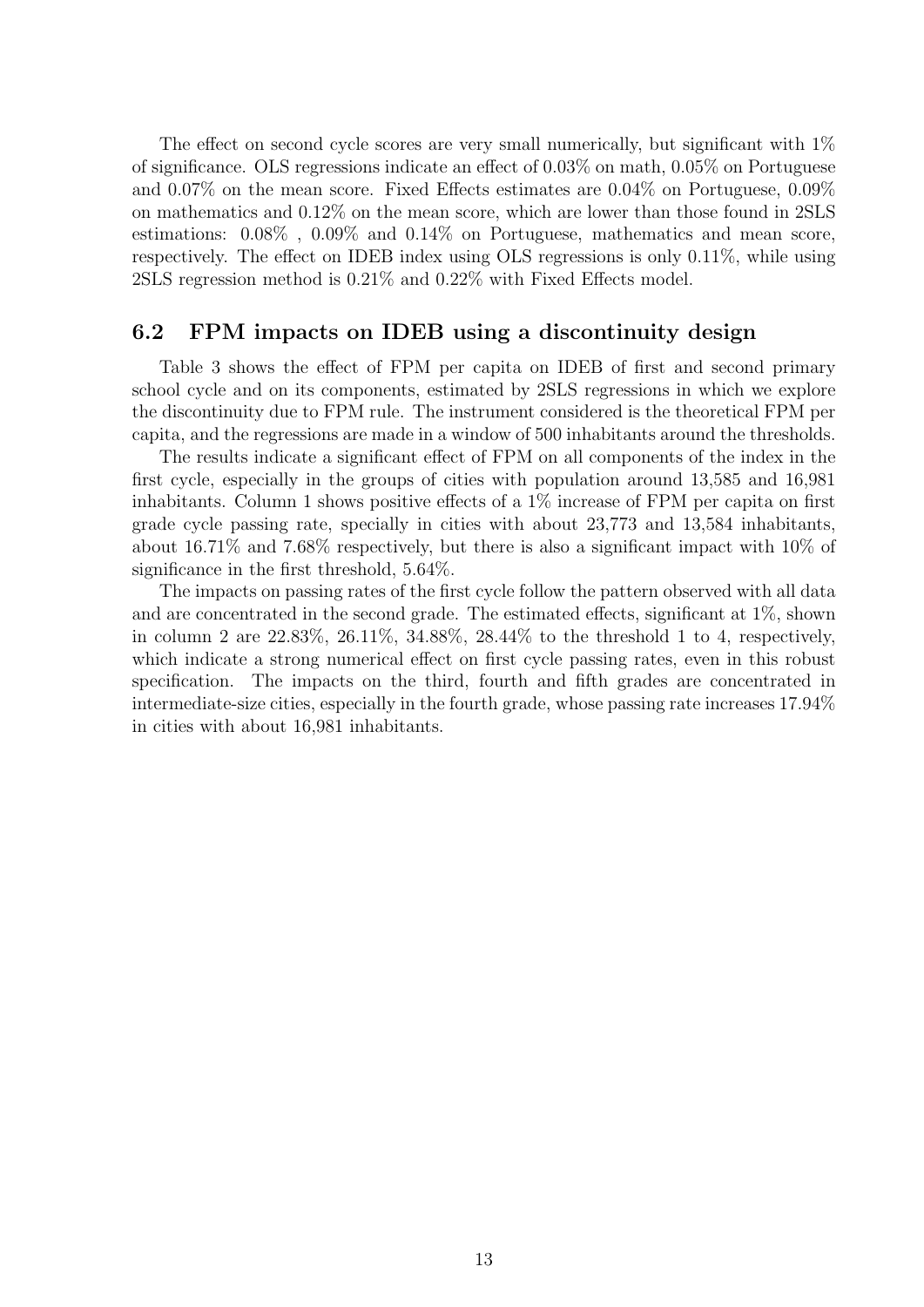| $2SLS$ - $RDD$                        | pass rate      |                |                |                |                |                | scores             |                |                    |                |
|---------------------------------------|----------------|----------------|----------------|----------------|----------------|----------------|--------------------|----------------|--------------------|----------------|
| $%$ /%                                | grade 1        | grade 2        | grade 3        | grade 4        | grade 5        | cycle          | math               | Portuguese     | mean               | <b>IDEB</b>    |
| First Cycle                           |                |                |                |                |                |                |                    |                |                    |                |
| threshold $1: 10,189$                 |                |                |                |                |                |                |                    |                |                    |                |
| <b>FPM</b>                            | $5.64*$        | 22.83***       | $8.37**$       | $7.47**$       | 4.62           | $11.38***$     | $0.25***$          | $0.20***$      | $0.33***$          | $0.47***$      |
|                                       | (2.999)        | (4.537)        | (3.286)        | (3.500)        | (2.878)        | (3.082)        | (0.040)            | (0.037)        | (0.055)            | (0.085)        |
| observations<br>threshold $2: 13,585$ | 466            | 634            | 643            | 641            | 643            | 643            | 638                | 638            | 638                | 638            |
| ${\rm FPM}$                           | $7.68***$      | $26.11***$     | $12.66***$     | $14.83***$     | $14.35***$     | $18.08***$     | $0.28***$          | $0.21***$      | $0.35***$          | $0.57***$      |
|                                       | (2.881)        | (4.755)        | (3.673)        | (3.480)        | (3.300)        | (3.354)        | (0.038)            | (0.035)        | (0.052)            | (0.084)        |
| observations                          | 362            | 503            | 505            | 507            | 506            | 507            | 504                | 504            | 504                | 504            |
| threshold $3: 16,981$                 |                |                |                |                |                |                |                    |                |                    |                |
| ${\rm FPM}$                           | 2.37           | $34.88***$     | $12.28***$     | $17.94***$     | $11.79***$     | 20.88***       | $0.26***$          | $0.21***$      | $0.35***$          | $0.61***$      |
|                                       | (4.549)        | (5.442)        | (4.120)        | (3.903)        | (3.574)        | (3.955)        | (0.046)            | (0.043)        | (0.064)            | (0.102)        |
| observations                          | $257\,$        | 382            | 382            | 382            | 383            | 383            | 381                | 381            | 381                | 381            |
| threshold 4: $23,773$                 |                |                |                |                |                |                |                    |                |                    |                |
| ${\rm FPM}$                           | $16.71***$     | 47.81***       | $17.43***$     | $20.26***$     | $15.21***$     | 27.87***       | $0.19***$          | $0.12**$       | $0.23**$           | $0.57***$      |
| observations                          | (4.316)<br>159 | (8.268)<br>211 | (6.447)<br>211 | (5.790)<br>211 | (4.813)<br>211 | (5.685)<br>211 | (0.065)<br>$209\,$ | (0.060)<br>209 | (0.089)<br>$209\,$ | (0.143)<br>209 |
|                                       |                |                |                |                |                |                |                    |                |                    |                |
| Second cycle                          |                |                |                |                |                |                |                    |                |                    |                |
| threshold 1: $10,189$                 |                |                |                |                |                |                |                    |                |                    |                |
| ${\rm FPM}$                           | $-1.54$        | $3.3\,$        | 1.73           | $-2.44$        |                | 0.41           | $0.07^{\ast\ast}$  | $0.11***$      | $0.16***$          | $0.16*$        |
|                                       | (5.490)        | (4.770)        | (4.071)        | (3.773)        |                | (4.314)        | (0.032)            | (0.034)        | (0.057)            | (0.094)        |
| observations                          | 403            | $405\,$        | $405\,$        | 404            |                | 406            | 384                | 384            | 384                | $384\,$        |
| threshold $2: 13,585$                 |                |                |                |                |                |                |                    |                |                    |                |
| ${\rm FPM}$                           | 8.99           | 2.39           | 5.62           | 0.49           |                | 5.62           | $0.07*$            | $0.09***$      | $0.14**$           | $0.21**$       |
|                                       | (6.400)        | (5.176)        | (4.655)        | (4.247)        |                | (5.001)        | (0.035)            | (0.035)        | (0.060)            | (0.103)        |
| observations<br>threshold $3: 16,981$ | 345            | 347            | 347            | 347            |                | 347            | 340                | 340            | 340                | $340\,$        |
| ${\rm FPM}$                           | 4.53           | 6.57           | 5.04           | 3.04           |                | 5.99           | $0.08*$            | $0.11**$       | $0.17**$           | $0.25***$      |
|                                       | (7.154)        | (5.792)        | (5.503)        | (4.852)        |                | (5.560)        | (0.043)            | (0.043)        | (0.075)            | (0.125)        |
| observations                          | 268            | 271            | 271            | 271            |                | 271            | 264                | 264            | 264                | 264            |
| threshold 4: $23,773$                 |                |                |                |                |                |                |                    |                |                    |                |
| <b>FPM</b>                            | 8.66           | 8.2            | $14.03**$      | 17.09***       |                | 12.38*         | $-0.01$            | 0.03           | 0.01               | 0.13           |
|                                       | (9.341)        | (7.225)        | (6.308)        | (6.509)        |                | (7.216)        | (0.059)            | (0.058)        | (0.102)            | (0.165)        |
| observations                          | 166            | 165            | 165            | 165            |                | 166            | 163                | 163            | 163                | 163            |

Table 3: FPM impacts on school performance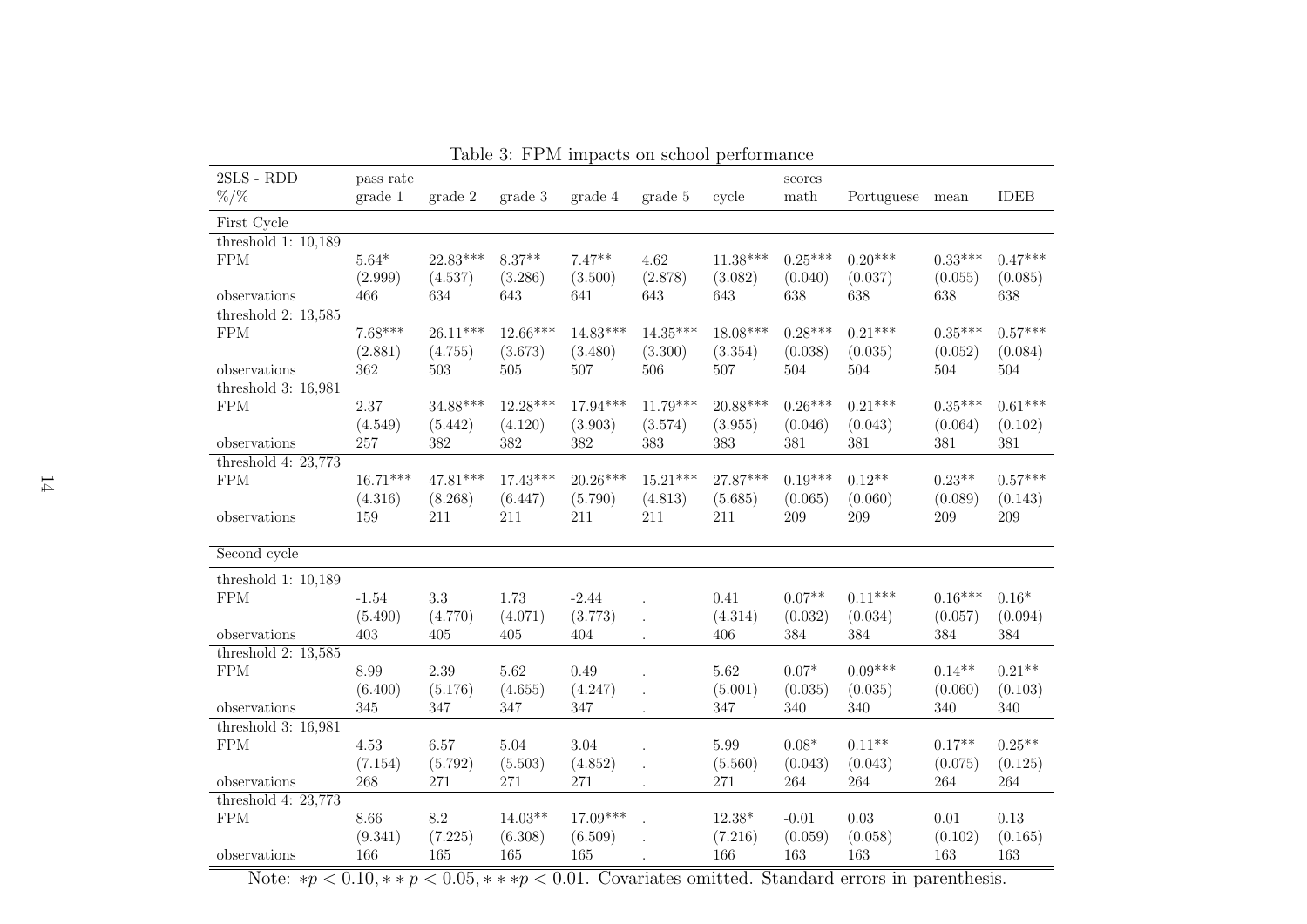The effects on scores in the first cycle are smaller than the impact on passing rates, but are significant at 1% in all regressions. The largest effects on scores occur in the group of cities with biggest population, perhaps because they have better conditions to improve education quality, due to economies of scale, for example. Considering the cities with population close to 23,773 inhabitants, the effects are  $0.31\%$   $0.23\%$  to  $0.40\%$  on scores in Portuguese, mathematics and on the mean score of the subjects, respectively. For all the thresholds, the effects on IDEB is greater than the estimated effects in the regressions with all the towns smaller than 30,000 inhabitants (Table 1), ranging from  $0.47\%$  to  $0.61\%$ for each 1% transferred via FPM per capita.

The effects on the second cycle are again smaller. There are no significant impacts on the passing rates in any grade and for all the thresholds. The effects are concentrated on scores, especially in Portuguese. There is a 0.16% increase in the mean score in the first group and 0.17% in the third - significant values at 5%. Impacts on global index IDEB range from 0.16% to 0.25%, significant values at 5%, but there is no impact on the group of cities with more population.

We present robust estimates using 2 Stages Least Squares controlling for municipality Fixed Effects in Table 4. In this case, we estimate the impact of population coefficient transition and hence the impact of an exogenous FPM variation on municipal IDEB variation. This shift depends on the population growth estimated by IBGE from previous counts, which can not be completely influenced by the actual mayor, ensuring a continuous variation of the forcing variable. The identification of the treatment in this case is possible even with population manipulation, since the mayors and politicians do not have a complete control of this process (Van der Klaauw, 2002; Lee and Lemiuex, 2010).

The results indicate an even greater effect on the overall first cycle passing rate, ranging from 19.42% to 26.85%. Again, there is no effect on the first grade passing rate, unless in the first population group, and the effect on passing rates is concentrated in the second grade, about 30% in the first threshold and reaching 44.7% in the largest population group. Its effects on passing rates for the third, fourth and fifth grades of the first cycle are not much larger than the 2SLS specification without fixed effects, and the values are generally significant at 1%.

The effects on the first cycle scores, on the other hand, are generally smaller than estimated in the foregoing specification. The effects on the mean score in Portuguese and mathematics in Prova Brasil vary between 0.27% to 0.34% for each 1% increase in FPM per capita. The overall effect on IDEB, using 2SLS in Fixed Effects, has the greatest values of all used specifications, ranging from 0.53% to 0.6%, probably due to the strong impacts on passing rates.

The results for the second cycle follow the pattern of the previous 2SLS results without fixed effects correction. The effects on passing rate are not significant at 1%, except for the second grade (or sixth year of primary school) of municipalities with population close to 16,981, about 17.26%. The effect on second cycle passing rate is positive, significant at 5%, and ranges from 7.97 % to 14.98 %, except for the largest population group. The effects on scores is positive and similar to those previously estimated. The effect on IDEB reaches 0.35%. The results for cities with population of about 23,773 are insignificant for all dependent variables used.

The robust specification confirm that the effect of additional FPM concentrates on the first cycle of basic education. In 2006, the Senate approved the Law n 144/2005, which added one year to the basic education formation, and required the adequacy of states and municipalities by 2010 - so that the former first grade corresponds to today second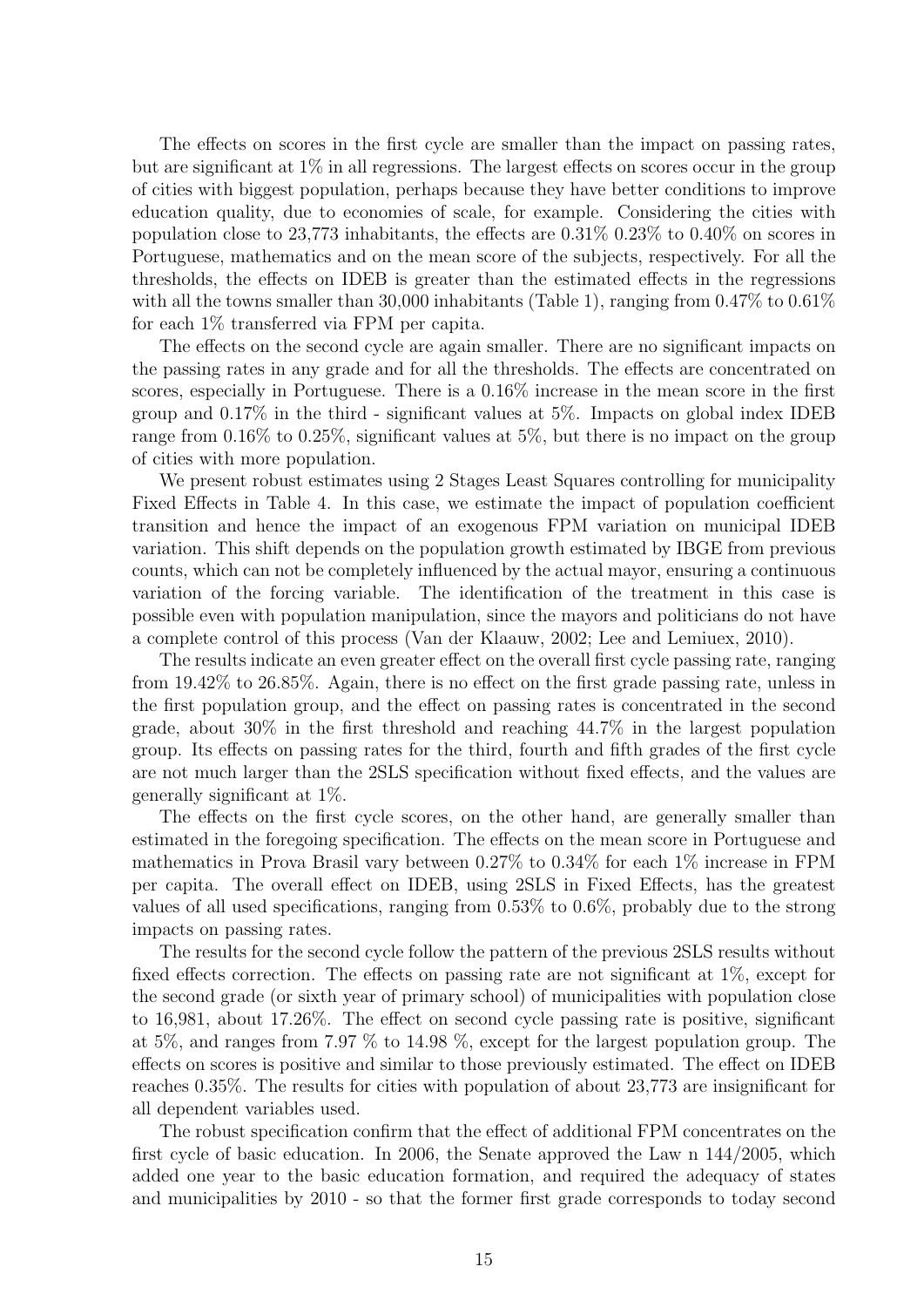grade. There is a sharp increase on passing rates, specially for the second grade. This is a indicative that school managers favor the maintenance of children in school at this stage, and they did not adequate to the new law yet. These results are evidences that the municipalities concentrate efforts on literacy of young children, while keeping them at school.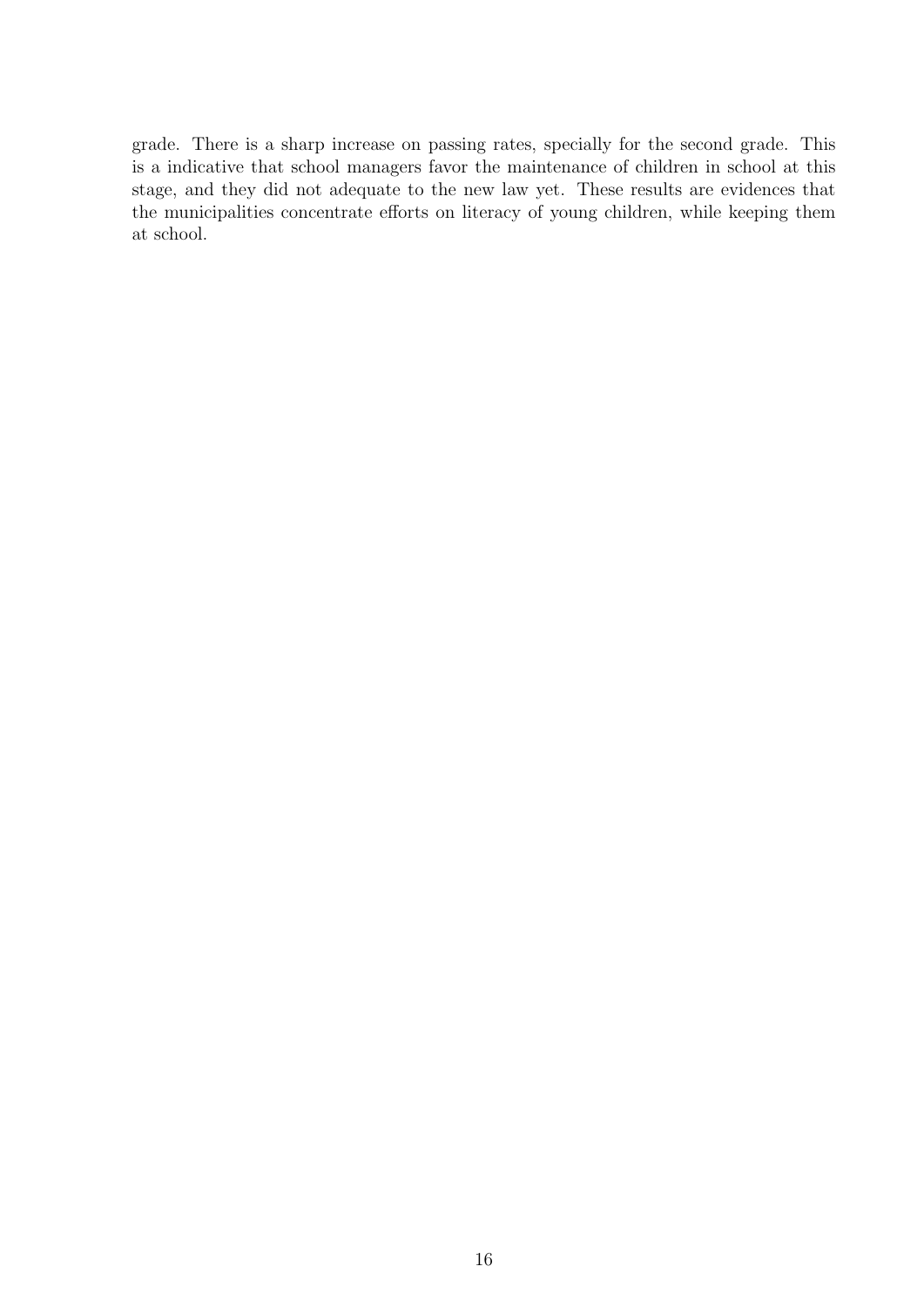| 2SLS FE RDD                           | pass rate  |            |            |            |                      |            | scores    |            |           |             |
|---------------------------------------|------------|------------|------------|------------|----------------------|------------|-----------|------------|-----------|-------------|
| $% /$ %                               | grade 1    | grade 2    | grade 3    | grade 4    | grade 5              | cycle      | math      | Portuguese | mean      | <b>IDEB</b> |
| First cycle                           |            |            |            |            |                      |            |           |            |           |             |
| threshold $1: 10,189$                 |            |            |            |            |                      |            |           |            |           |             |
| <b>FPM</b>                            | 9.89***    | $30.16***$ | 20.97***   | $12.38***$ | $11.48***$           | $19.42***$ | $0.26***$ | $0.22***$  | $0.34***$ | $0.59***$   |
|                                       | (3.113)    | (4.528)    | (3.077)    | (3.226)    | (2.716)              | (2.525)    | (0.033)   | (0.029)    | (0.042)   | (0.059)     |
| observations                          | 466        | 634        | 643        | 641        | 643                  | 643        | 638       | 638        | 638       | 638         |
| threshold $2: 13,585$<br><b>FPM</b>   | 4.74       | 29.37***   | $14.88***$ | $15.69***$ | 13.08***             | 19.72***   | $0.25***$ | $0.16***$  | $0.29***$ | $0.53***$   |
|                                       | (4.498)    | (5.813)    | (3.808)    | (3.279)    | (2.903)              | (3.175)    | (0.031)   | (0.030)    | (0.041)   | (0.068)     |
| observations                          | 362        | 503        | 505        | 507        | 506                  | 507        | 504       | 504        | $504\,$   | $504\,$     |
| threshold $3: 16,981$                 |            |            |            |            |                      |            |           |            |           |             |
| <b>FPM</b>                            | $0.51\,$   | $42.05***$ | $22.75***$ | $22.24***$ | $11.93***$           | $26.85***$ | $0.22***$ | $0.15***$  | $0.27***$ | $0.60***$   |
|                                       | (5.311)    | (5.888)    | (4.421)    | (3.885)    | (3.747)              | (3.820)    | (0.038)   | (0.037)    | (0.052)   | (0.077)     |
| observations                          | $257\,$    | 382        | 382        | 382        | 383                  | 383        | 381       | 381        | 381       | 381         |
| threshold 4: $23,773$                 |            |            |            |            |                      |            |           |            |           |             |
| <b>FPM</b>                            | $15.61*$   | $48.85***$ | $22.64***$ | 22.47***   | $10.91*$             | 29.45***   | $0.23***$ | $0.18***$  | $0.29***$ | $0.66***$   |
|                                       | (8.582)    | (10.662)   | (6.744)    | (5.961)    | (6.109)              | (6.051)    | (0.062)   | (0.061)    | (0.084)   | (0.127)     |
| observations                          | 159        | 211        | $211\,$    | 211        | 211                  | 211        | $209\,$   | 209        | 209       | $209\,$     |
| Second cycle                          |            |            |            |            |                      |            |           |            |           |             |
| threshold $1: 10,189$                 |            |            |            |            |                      |            |           |            |           |             |
| ${\rm FPM}$                           | $10.89**$  | 8.33       | 6.01       | 0.98       |                      | $7.98**$   | $0.08***$ | $0.11***$  | $0.16***$ | $0.29***$   |
|                                       | (5.298)    | (5.173)    | (4.546)    | (4.499)    | $\ddot{\phantom{0}}$ | (3.858)    | (0.030)   | (0.029)    | (0.048)   | (0.085)     |
| observations                          | 403        | $405\,$    | $405\,$    | 404        |                      | 406        | 384       | 384        | 384       | 384         |
| threshold $2: 13,585$                 |            |            |            |            |                      |            |           |            |           |             |
| <b>FPM</b>                            | $12.35***$ | $10.82**$  | $11.57**$  | 5.07       |                      | $11.28***$ | $0.06**$  | $0.12***$  | $0.15***$ | $0.30***$   |
|                                       | (5.780)    | (5.322)    | (5.379)    | (4.925)    |                      | (4.261)    | (0.029)   | (0.033)    | (0.050)   | (0.085)     |
| observations<br>threshold $3: 16,981$ | 345        | 347        | $347\,$    | 347        |                      | 347        | 340       | 340        | 340       | $340\,$     |
| ${\rm FPM}$                           | 9.25       | $17.26***$ | $12.21***$ | $14.16**$  |                      | $14.97***$ | $0.07**$  | $0.11***$  | $0.17***$ | $0.35***$   |
|                                       | (6.852)    | (6.632)    | (6.208)    | (5.809)    |                      | (5.286)    | (0.033)   | (0.036)    | (0.057)   | (0.105)     |
| observations                          | 268        | 271        | 271        | 271        |                      | 271        | $264\,$   | 264        | 264       | $264\,$     |
| threshold 4: $23,773$                 |            |            |            |            |                      |            |           |            |           |             |
| ${\rm FPM}$                           | 12.21      | $13.84*$   | 7.06       | 7.45       |                      | $12.06**$  | $0.15***$ | $0.18***$  | $0.29***$ | $0.43***$   |
|                                       | (7.493)    | (7.791)    | (6.965)    | (7.028)    |                      | (6.043)    | (0.049)   | (0.055)    | (0.087)   | (0.118)     |
| observations                          | 166        | 165        | 165        | 165        |                      | 166        | 163       | 163        | 163       | 163         |

Table 4: FPM impacts on school performance - robust specification

Note:  $*p < 0.10, **p < 0.05, ***p < 0.01$ . Covariates omitted. Standard errors in parenthesis.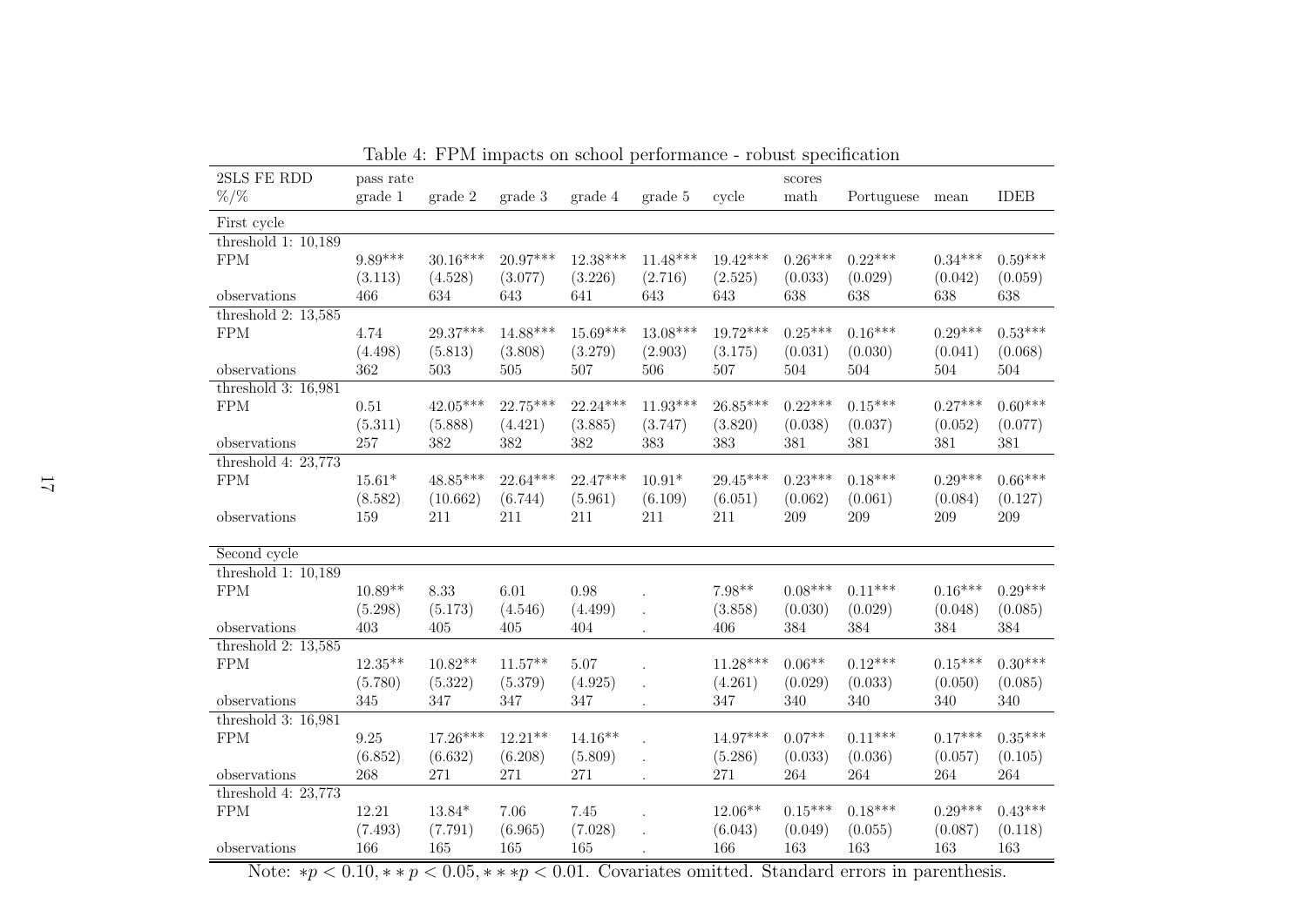## 7 Conclusions

We use a quasi-experiment to measure the effect of an exogenous increase of an unconditional transfer to municipalities, FPM, on municipal IDEB, the offical index to measure primary education quality. We explore the institutional rule of distribution according to population brackets, which allows the estimation of regressions using a discontinuity design (RDD).

We find a positive effect of FPM on IDEB, specially in the first cycle. The effect is concentrated on passing rates, specially in the second grade of the first cycle. Second grade was the former first grade until 2008, when the government added one year to primary education and children started going to school one year early. The passing rate of new first grade, in turn, is the last that has increased due to transferred FPM. These results suggest that school managers still concentrate their efforts on reducing evasion of young children, and they have not adapted to the new law yet.

The positive and significant estimates for all the data are confirmed by more robust estimations using RDD regressions. The impact on second grade passing rate reaches 48% in municipalities with about 23,773 inhabitants using 2SLS with fixed effects. Passing rates in the third and fourth grades increase due to FPM, but at a lower rate than occurs in the second grade. The lower impact is in first grade, a maximum of 16.71%.

The effect on Prova Brasil scores, test applied to students of the fifth and ninth elementary grades, are numerically small, but in general are significant, reaching a maximum of 0.35%. The effect on the aggregate index IDEB is small but significant in all specifications, ranging from 0.53% to 0.66% in 2SLS regressions with Fixed Effects, for each 1% increase on FPM per capita.

An important question to be investigated further latter is whether spending on functions other than education, are more efficient to improve the ability of students than spending on schools and teachers. Health expenditures, for example, which are made especially on primary care in the cities of our data, positively influence social and health conditions of families, thus increasing passing rate and the learning capacity of students. The impacts of health expenditures is crucial because its the second biggest local expenditure, just after education. We cannot attest causality of education and health spending separately, because they are all correlated with FPM transfers, but we already did OLS estimations exploring discontinuity on education and health spending to estimate the correlation of these particular expenditure and the quality of education. The results suggest that health expenditures are more efficient to increase education quality than educational expenditures itself.

### References

ALVES, M. T. G.; SOARES, J. F.. Contexto escolar e indicadores educacionais: condições desiguais para a efetivação de uma política de avaliação educacional. Educação e Pesquisa, v.39, n.1, p. 177-194, 2013.

ANGRIST, J.; LAVY, V.. Using Maimonides' Rule To Estimate The Effect Of Class Size On Scholastic Achievement. The Quarterly Journal of Economics, MIT Press, v. 114, n.2, 533-575, Maio, 1999.

ARVATE, P.; MATTOS, E.; ROCHA, F.. Conditional Versus Unconditional grants and Local Public Spending in Brazilian Municipalities. In: 35 Encontro Brasileiro de Econometria, 2013. Anais do 35 Encontro Brasileiro de Econometria, 2013.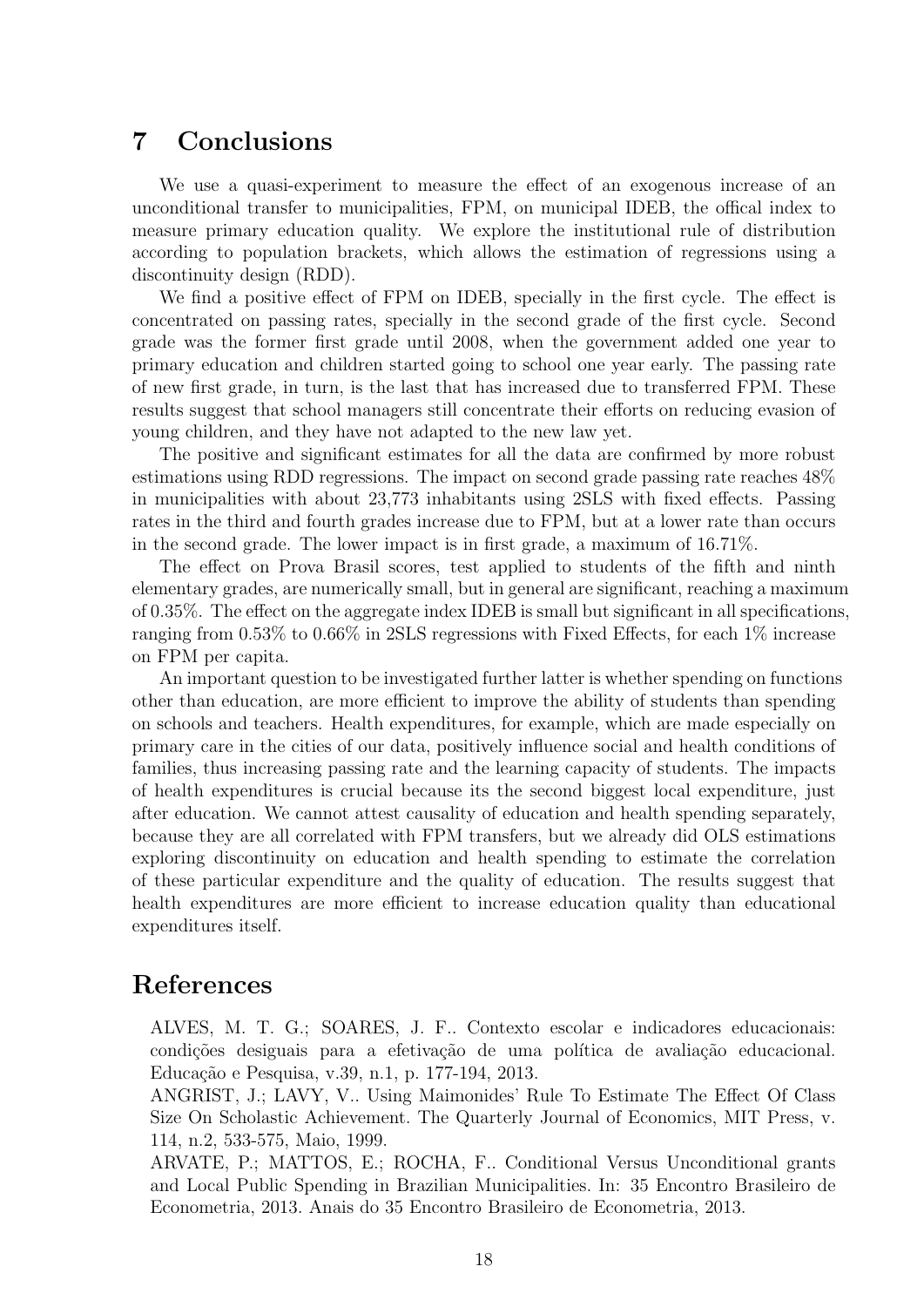BARROS, R. P.; MENDONÇA, R.; SANTOS, D.; QUINTAES, G.. Determinantes do desempenho escolar no Brasil. Texto para discussao n 834, IPEA, 2001.

BROLLO, F.; NANNICINI, T.; PEROTTI, R.; TABELLINI, G.. The Political Resource Curse. American Economic Review, v.103, n.5, p. 1759-96, 2013.

CARVALHO FILHO, I.; LITSCHIG, S.. The long-run and intergenerational education impacts of intergovernmental transfers. Economics Working Papers, Department of Economics and Business, Universitat Pompeu Fabra, 2013.

CHAUDHARY, L.. Education inputs, student performance and school finance reform in Michigan. Economics of Education Review, v. 28, n.1, p. 90-98, 2009.

CUNHA, F.; HECKMAN, J.; SCHENNACH S.. Estimating the Technology of Cognitive and Noncognitive Skill Formation. Econometrica, v.78, n.3, p. 883–931, 2010.

DIAZ, M. D. M.. Qualidade do gasto público municipal em ensino fundamental no Brasil. Rev. Econ. Política, v.32, n.1, p. 128-141, 2012.

EPPLE, D.; ROMANO, R.. Competition between Private and Public Schools, Vouchers and Peer-Group Effects. American Economics Review, v. 88, n.1, p. 33-62, 1998.

FERNANDES, R.. Índice de desenvolvimento da Educação básica (IDEB). Brasília: MEC/INEP, Textos para Discussão, n.26, 2007.

FINANCE MINISTRY. Manual de contabilidade aplicada ao setor público: Parte 1 - procedimentos contábeis orgamentários, 5 edition. Secretaria do Tesouro Nacional, Brasília, 2012a.

FINANCE MINISTRY. O que você precisa saber sobre as transferências constitucionais e legais: Fundo de Participação dos Municípios – FPM. Secretaria do Tesouro Nacional, Cartilha do FPM, 2012b.

HANUSHEK, E. A.. The Impact of Differential Expenditures on School Performance. Educational. Researcher, v.18, n.4, p. 45-62, 1989.

IMBENS, G.; LEMIEUX, T.. Regression Discontinuity Designs: A Guide to Practice. NBER Technical Working Papers. National Bureau of Economic Research, 2007.

INSTITUTO BRASILEIRO DE GEOGRAFIA E ESTATÍSTICA – IBGE. Projeção da população do Brasil por sexo e idade para o período 2000/2060. Nota técnica. Instituto Brasileiro de Geografia e Estatística. Rio de Janeiro, 2013.

LEE, D.; LEMIEUX, T.. Regression Discontinuity Designs in Economics. Journal of Economic Literature, v.48, n.2, p. 281-355, 2010.

LITSCHIG, S.; MORRISON, K.. The Impact of Intergovernmental Transfers on Education Outcomes and Poverty Reduction. American Economic Journal: Applied Economics, v.5, n.4, p. 206-40, 2013.

MENEZES-FILHO, N., AMARAL, L. F. L.. A Relação entre Gastos Educacionais e Desempenho Escolar. In: XXXVI Encontro Nacional de Economia, 2008, Salvador. Anais do XXXVI Encontro Nacional de Economia. Salvador: ANPEC, 2008. Disponível em: http://www.anpec.org.br/encontro2008/artigos/200807201800160-.pdf

MENEZES-FILHO, N.; PAZELLO, E. T.. Does money in schools matter? Evaluating the effects of FUNDEF on wages and test scores in Brazil. Seminários: Departamento de Economia, PUC-RIO, maio, 2004.

MONASTERIO, L.. O FPM e a Estranha Distribuição da População dos Pequenos Municípios Brasileiros. Texto para discussão n.1818, IPEA, 2013.

OLIVEIRA, R. P.; SANTANA, W. (Org.). Educa¸c˜ao e Federalismo no Brasil: combater as desigualdades, garantir a diversidade. Unesco, Brasília, 2010.

PORTELA, A.; CURI, A.. Medindo a Qualidade das Escolas: Evidências para o